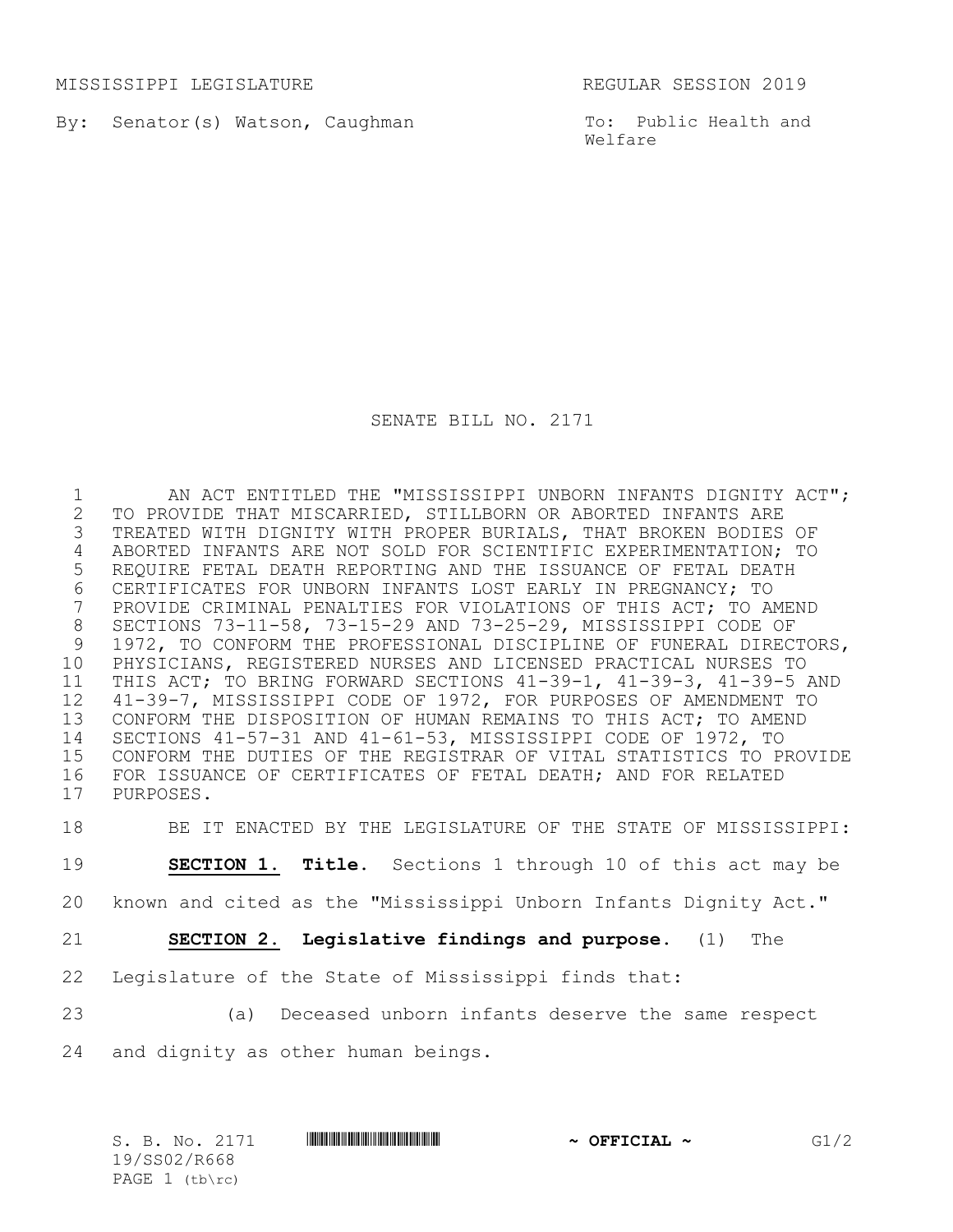(b) The laws of the State of Mississippi do not ensure that miscarried, stillborn or aborted infants receive proper burials or final disposition.

 (c) Mississippi also fails to require fetal death reporting and/or the issuance of fetal death certificates.

 (d) Mississippi does not explicitly prohibit the sale, transfer, distribution or donation of the bodily remains of unborn infants resulting from abortion for experimentation.

 (e) It is the public policy of the State of Mississippi to promote childbirth over abortion. Permitting the sale, transfer, distribution or donation of the bodily remains of unborn infants resulting from abortion, particularly for pecuniary gain, and the use of the bodies of aborted infants for experimentation violate Mississippi public policy.

 (2) Based on the findings in subsection (1) of this section, the purposes of this act are to:

 (a) Ensure that the mother of a deceased unborn infant is given the opportunity to bury or dispose of the bodily remains of her infant with dignity;

 (b) Require institutions where deceased unborn infants are delivered or where unborn infants are aborted to provide a dignified final disposition of the bodily remains of these infants;

 (c) Require fetal death reports for all fetal deaths as defined in this act;

S. B. No. 2171 \*SS02/R668\* **~ OFFICIAL ~** 19/SS02/R668 PAGE 2 (tb\rc)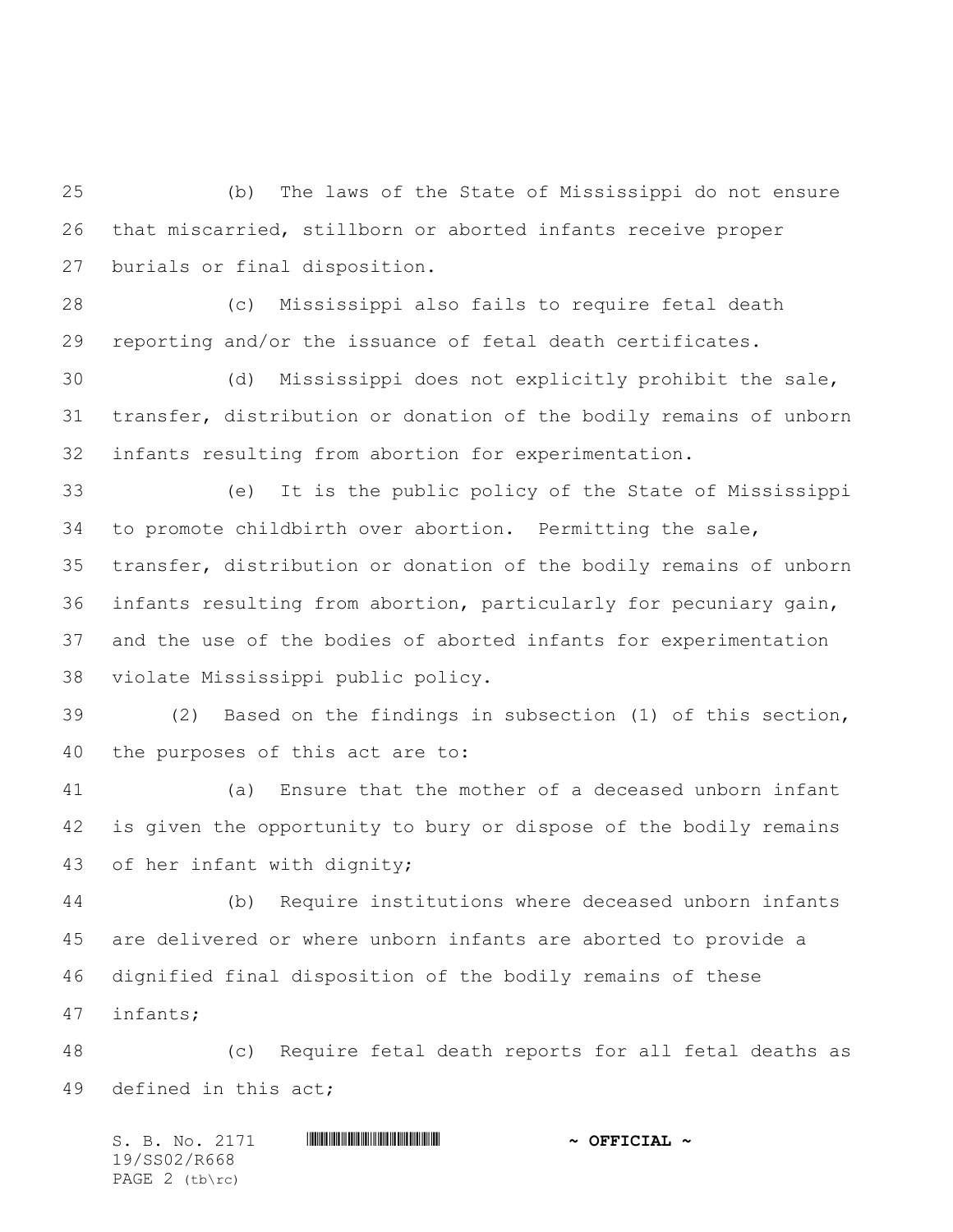(d) Ensure that parents of all stillborn infants are offered the opportunity to obtain a Certificate of Birth Resulting in Stillbirth;

 (e) Prohibit the sale, transfer, distribution or other unlawful disposition of an infant, an unborn infant or bodily remains resulting from an abortion;

 (f) Prohibit the use of bodily remains resulting from an abortion for experimentation; and

 (g) Ensure that the bodily remains of an unborn infant resulting from an occurrence other than an abortion are not sold, transferred or distributed for experimentation without the mother's informed, written consent.

 **SECTION 3. Definitions.** For purposes of this act only: (a) "Abortion**"** means the act of using or prescribing any instrument, medicine, drug, or any other substance, device, or means with the intent to terminate the clinically diagnosable pregnancy of a woman with the knowledge that the termination by those means will with reasonable likelihood cause the death of the unborn infant. Such use, prescription or means is not an abortion if done with the intent to:

 (i) Save the life or preserve the health of the unborn infant;

 (ii) Remove a dead unborn infant caused by spontaneous abortion; or

(iii) Remove an ectopic pregnancy.

S. B. No. 2171 **\*\*\* A SEPTICIAL \*\*\* \*\*\* OFFICIAL \*\*** 19/SS02/R668 PAGE 3 (tb\rc)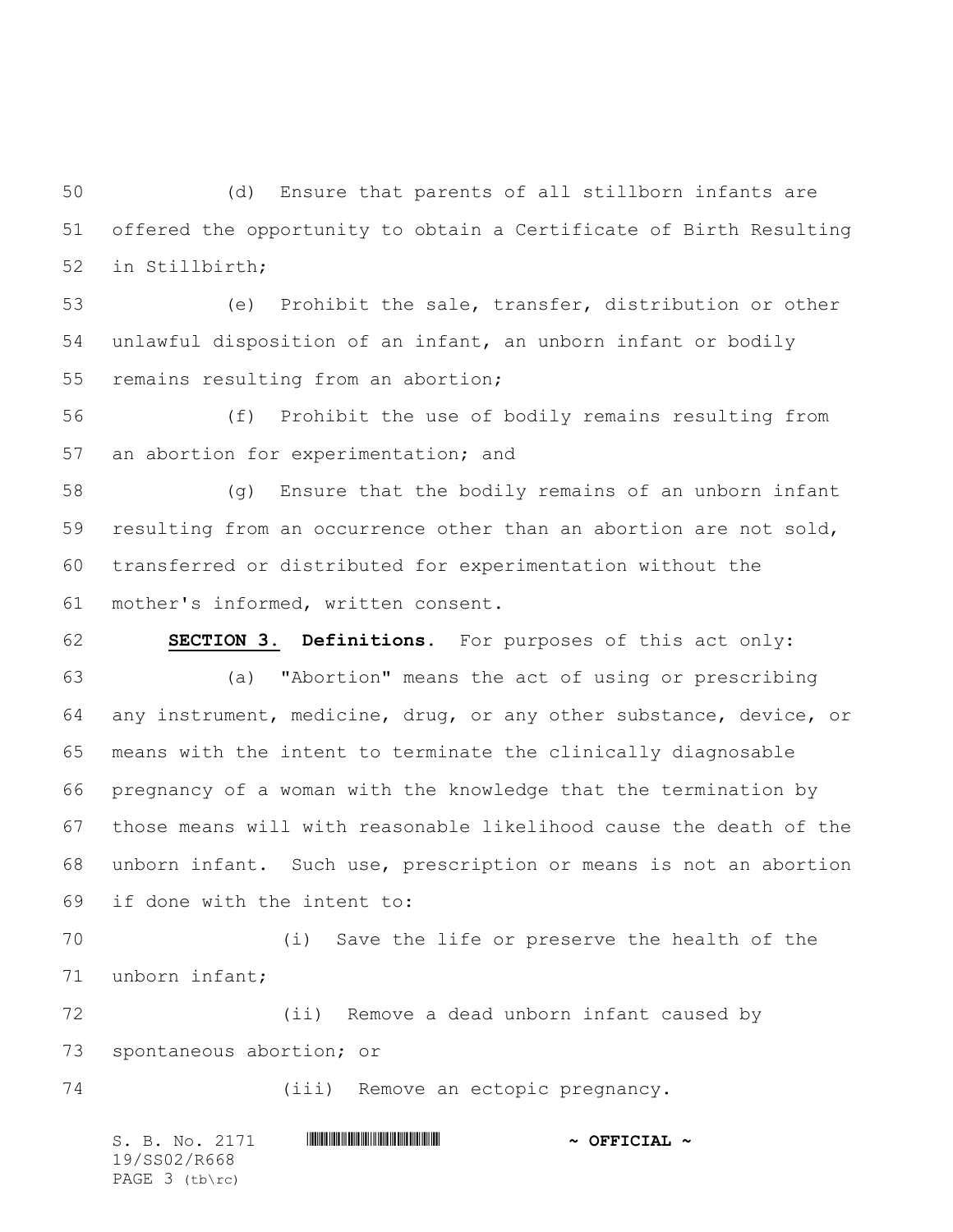(b) "Bodily remains" means the physical remains, corpse or body parts of a dead unborn infant who has been expelled or extracted from his or her mother and who has reached a stage of development so that there are cartilaginous structures and/or fetal or skeletal parts, whether or not the remains have been obtained by induced, spontaneous, or accidental means. The death 81 is indicated by the fact that, after such expulsion or extraction, the unborn infant does not breathe or show any other evidence of life such as beating of the heart, pulsation of the umbilical cord, or definite movement of voluntary muscles.

 (c) "Infant**"** means a human being who has been completely expelled or extracted from his or her mother, regardless of the state of gestational development, that, after expulsion or extraction, whether or not the umbilical cord has been cut or the placenta is attached, and regardless of whether the expulsion or extraction occurs as a result of natural or induced labor, cesarean section, or induced abortion, shows any evidence of life, including, but not limited to, one or more of the following:

94 (i) Breathing;

95 (ii) A heartbeat;

(iii) Umbilical cord pulsation; or

 (iv) Definite movement of voluntary muscles. (d) "Experiment" or "experimentation" means the use of 99 bodily remains in any trial, test, procedure, or observation

| S. B. No. 2171 | $\sim$ OFFICIAL $\sim$ |
|----------------|------------------------|
| 19/SS02/R668   |                        |
| PAGE 4 (tb\rc) |                        |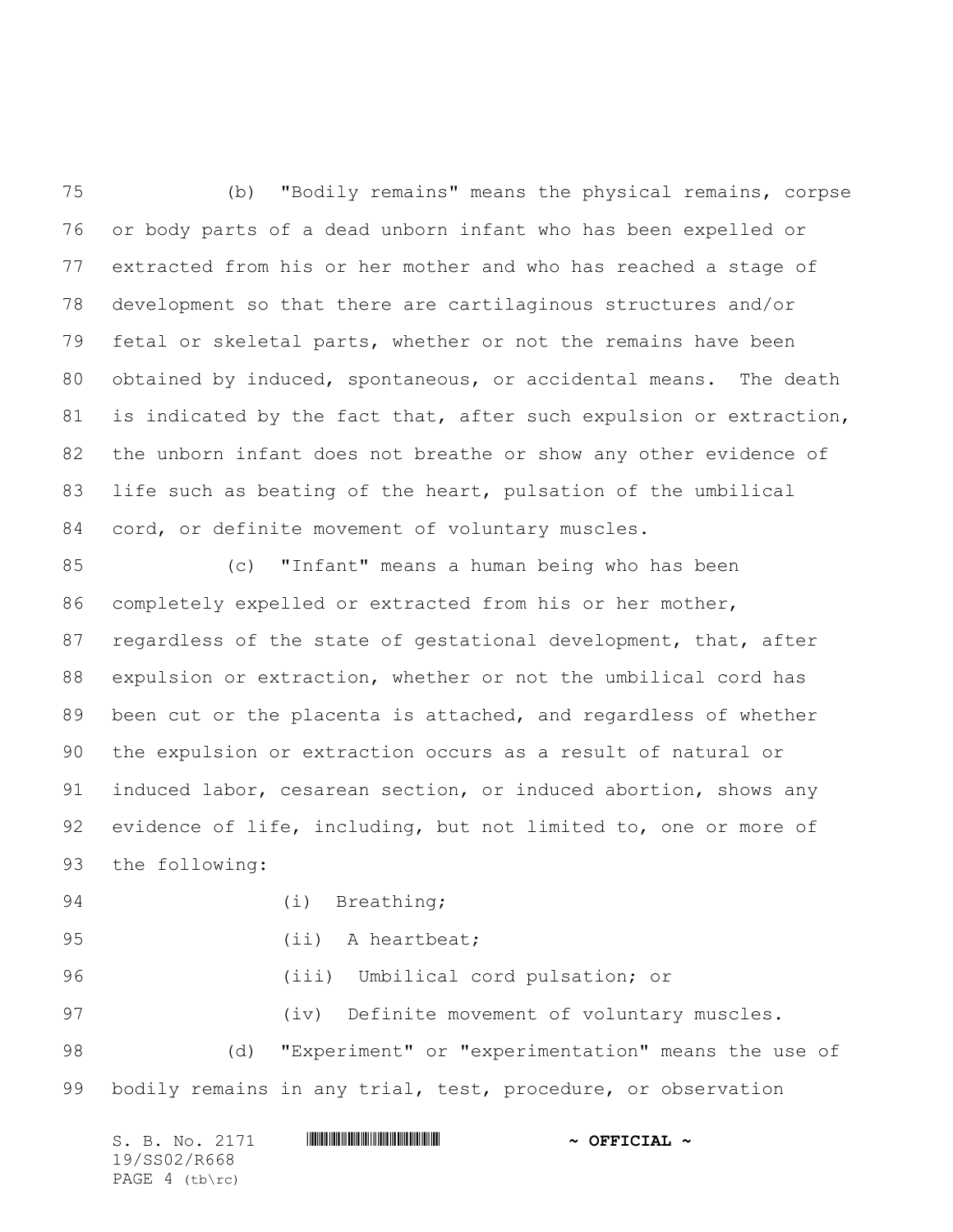carried out with the goal of verifying, refuting, or establishing the validity of a hypothesis, but does not include diagnostic or remedial tests, procedures, or observations which have the purpose of determining the life or health of the unborn infant or preserving the life or health of the infant, unborn infant, or the infant's mother or pathological study.

 (e) "Fetal death**"** means death prior to expulsion or extraction from his or her mother of an unborn infant who has reached a stage of development so that there are cartilaginous structures and/or fetal or skeletal parts. The death is indicated 110 by the fact that, after such expulsion or extraction, the unborn infant does not breathe or show any other evidence of life such as beating of the heart, pulsation of the umbilical cord, or definite movement of voluntary muscles.

 (f) "Final disposition" means the burial, cremation or other legal disposition of a dead unborn infant.

 (g) "Miscarriage**"** means the spontaneous or accidental death of an unborn infant before he or she is able to survive independently that does not result in the birth of a live infant. The death is indicated by the fact that, after the expulsion of the unborn infant, he or she does not breathe or show any other 121 evidence of life such as beating of the heart, pulsation of the umbilical cord, or definite movement of voluntary muscles.

19/SS02/R668 PAGE 5 (tb\rc)

S. B. No. 2171 \*SS02/R668\* **~ OFFICIAL ~**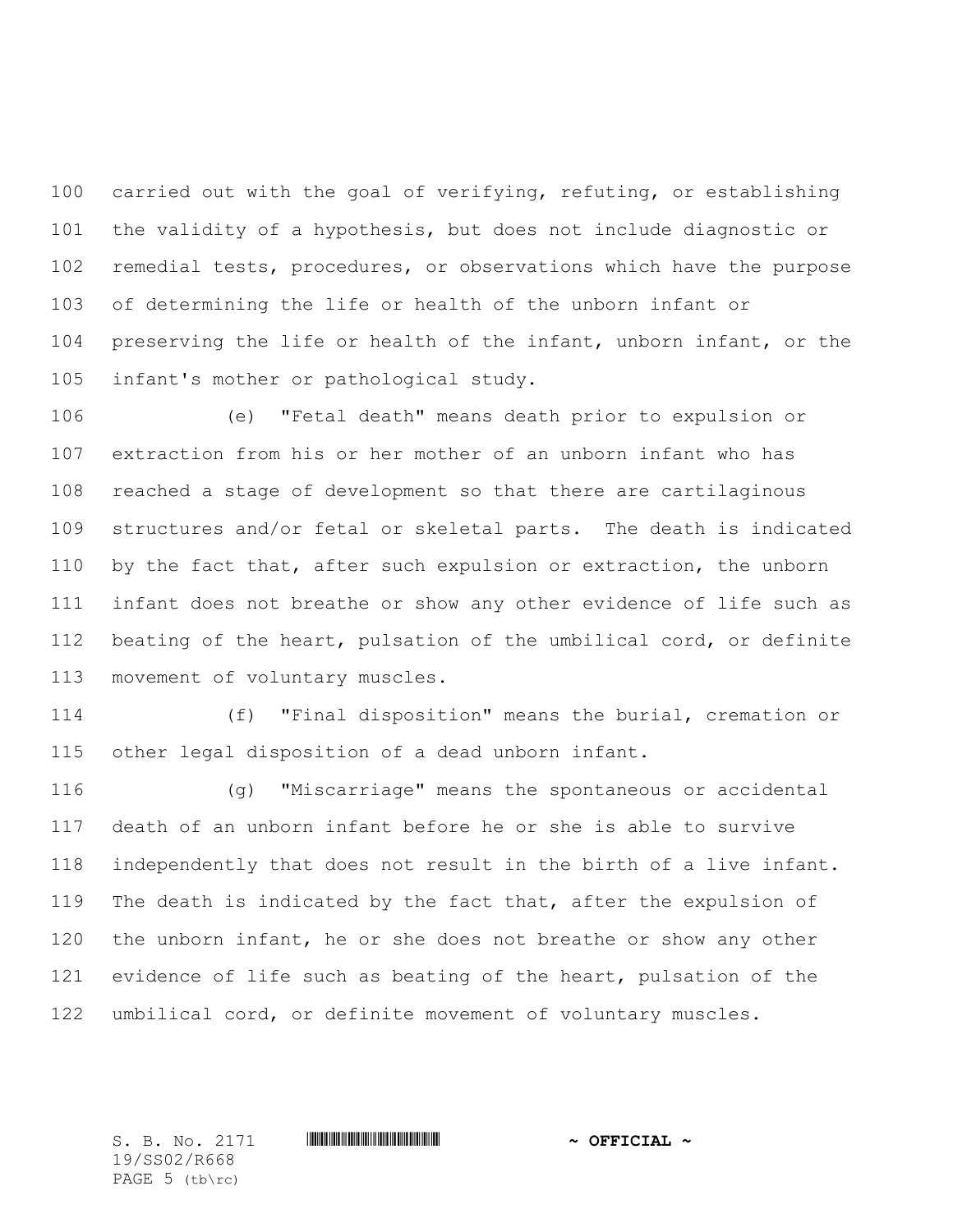(h) "Physician" means any person licensed to practice medicine in this state. The term includes medical doctors and doctors of osteopathy.

 (i) "Pregnant" or "pregnancy" means that female reproductive condition of having an unborn infant in the mother's uterus.

 (j) "Stillbirth" means the birth of a human being that 130 has died in the uterus. The death is indicated by the fact that, after the expulsion of the unborn infant, he or she does not breathe or show any other evidence of life such as beating of the heart, pulsation of the umbilical cord, or definite movement of voluntary muscles.

 (k) "Therapeutic" means intended to treat or cure a disease or disorder by remedial agents or methods.

 (l) "Unborn infant" means the offspring of human beings from conception until birth.

 **SECTION 4. Release of dead unborn infant to mother for final disposition.** In every instance of fetal death, irrespective of the duration of pregnancy, the individual in charge of the institution where the bodily remains were expelled or extracted, upon request of the mother, shall release to the mother or the mother's authorized representative the bodily remains for final disposition in accordance with applicable law. Such request may be made by the mother or her authorized representative prior to or 147 shortly after the expulsion or extraction of the bodily remains.

S. B. No. 2171 **\*\*\* A SEPTICIAL \*\*\* \*\*\* OFFICIAL \*\*** 19/SS02/R668 PAGE 6 (tb\rc)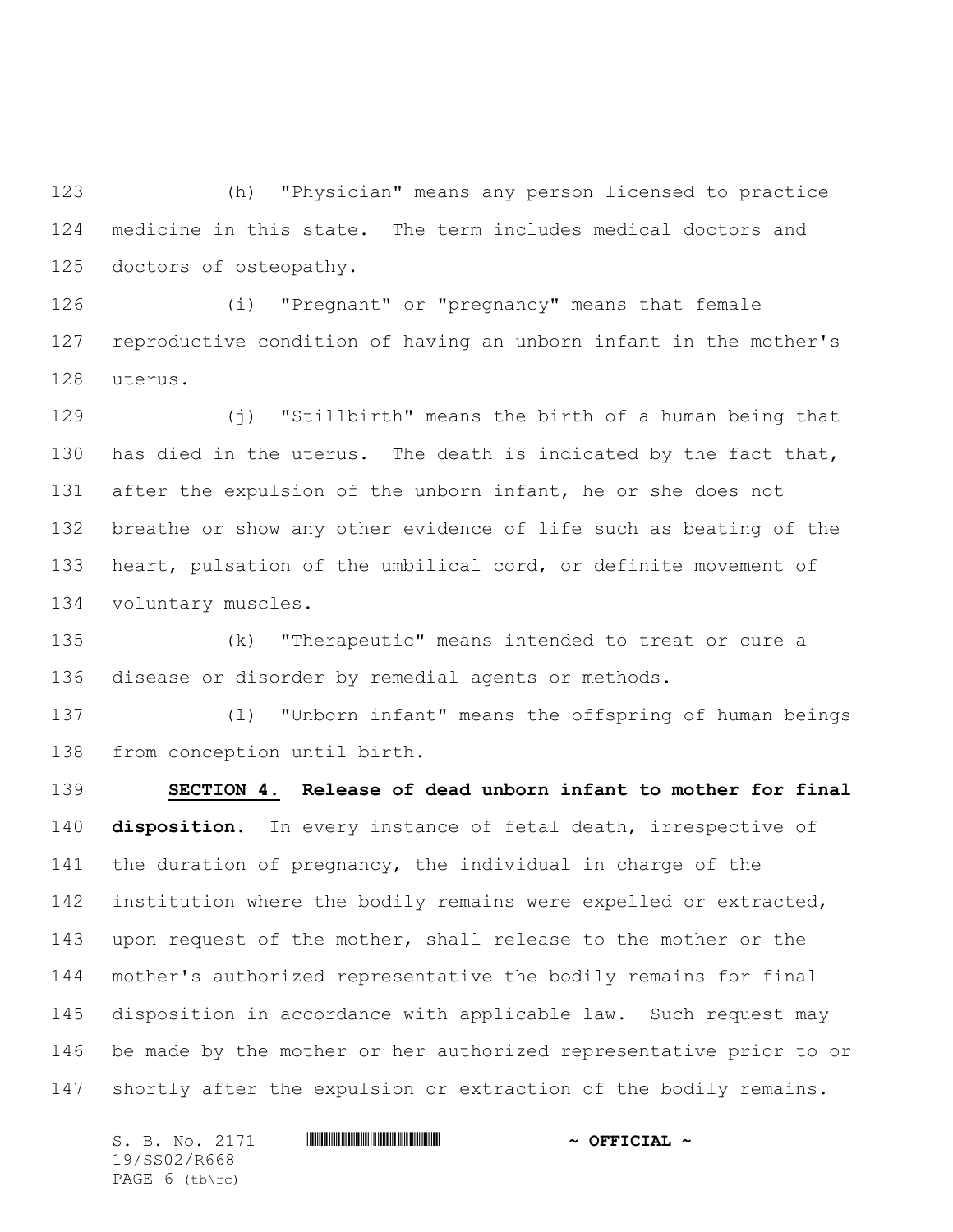**SECTION 5. Authorization for final disposition of dead unborn infant.** (1) In every instance of fetal death, irrespective of the duration of pregnancy, where a mother does not request the release of her dead unborn infant, the funeral director or other person assuming responsibility for the final disposition of the bodily remains shall obtain from the mother or her authorized representative a written authorization for final disposition on a form prescribed and furnished or approved by the State Department of Health. The authorization may allow final disposition to be by a funeral director or the individual in charge of the institution where the bodily remains were expelled or extracted.

 (2) The mother or her authorized representative may direct the final disposition of the bodily remains to be burial or cremation. After final disposition, the funeral director, the individual in charge of the institution, or other person making the final disposition shall retain the authorization for not less than seven (7) years.

 (3) Irrespective of the duration of pregnancy, the individual in charge of the institution where the bodily remains were expelled or extracted must ensure that the final disposition of the bodily remains is by burial or cremation.

 (4) If final disposition of the bodily remains is by cremation, the medical examiner of the county in which fetal death occurred shall sign the authorization for final disposition.

| S. B. No. 2171 | $\sim$ OFFICIAL $\sim$ |
|----------------|------------------------|
| 19/SS02/R668   |                        |
| PAGE 7 (tb\rc) |                        |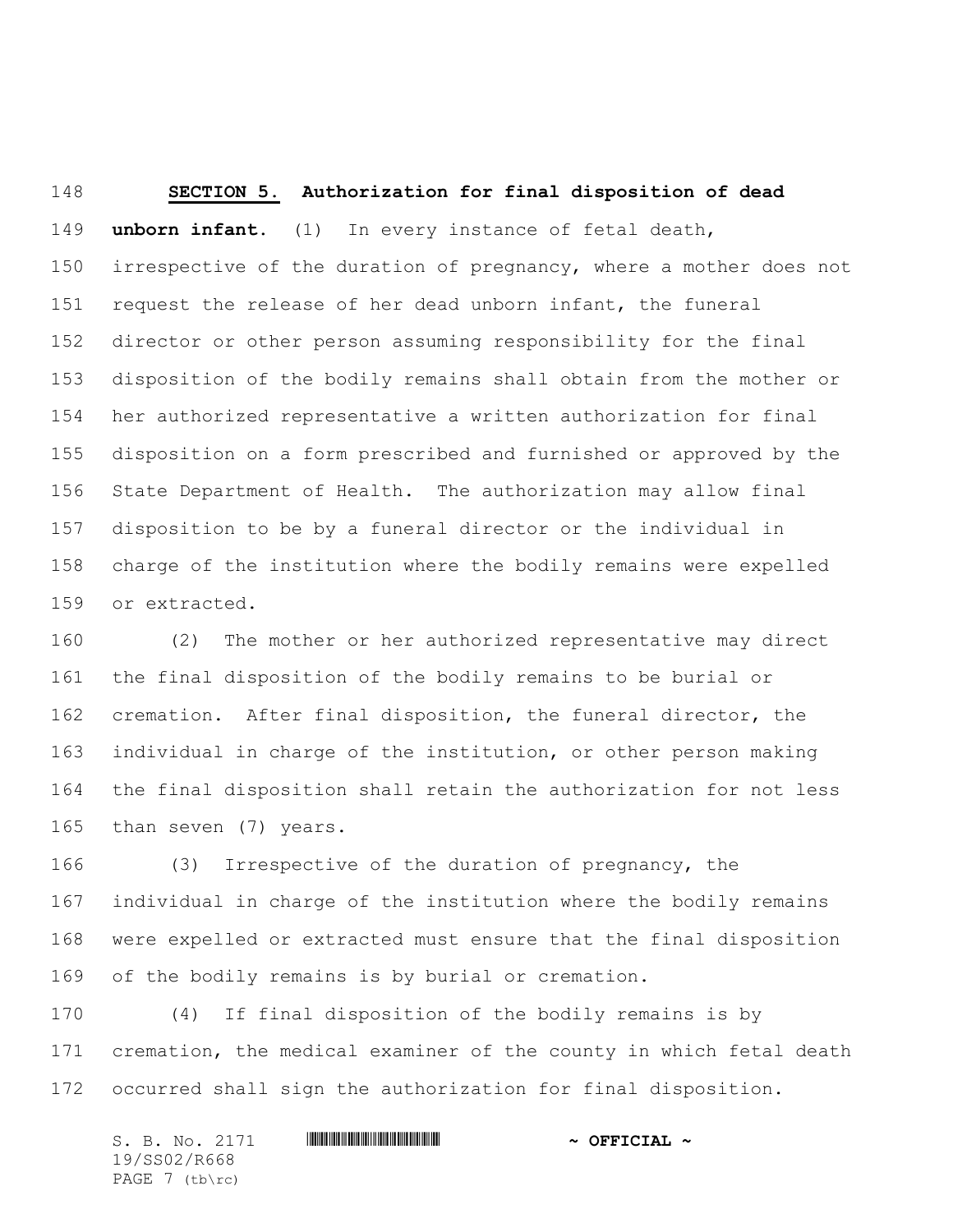(5) If final disposition of the bodily remains is cremation by the institution where the bodily remains were expelled or extracted, the bodily remains must be cremated separately from any medical waste.

 (6) Bodily remains may be moved from the place of death to be prepared for final disposition with the consent of the physician or county medical examiner who certifies the cause of death.

 (7) A permit for final disposition issued under the laws of another state that accompanies bodily remains brought into Mississippi is authorization for final disposition of the bodily remains in this state.

 **SECTION 6. Fetal death certificates.** (1) A fetal death certificate for each fetal death which occurs in this state shall be filed with the Registrar of Vital Statistics in the State Department of Health within three (3) days after such delivery, miscarriage or abortion.

 (2) The funeral director or person assuming responsibility for the final disposition of the bodily remains shall file the fetal death certificate. In the absence of such a person, the physician in attendance at or after the expulsion or extraction of the bodily remains shall file the certificate of fetal death. The physician shall obtain the personal data from the next of kin or the best qualified person or source available, complete the certificate as to personal data, and deliver the certificate to

S. B. No. 2171 \*SS02/R668\* **~ OFFICIAL ~** 19/SS02/R668 PAGE 8 (tb\rc)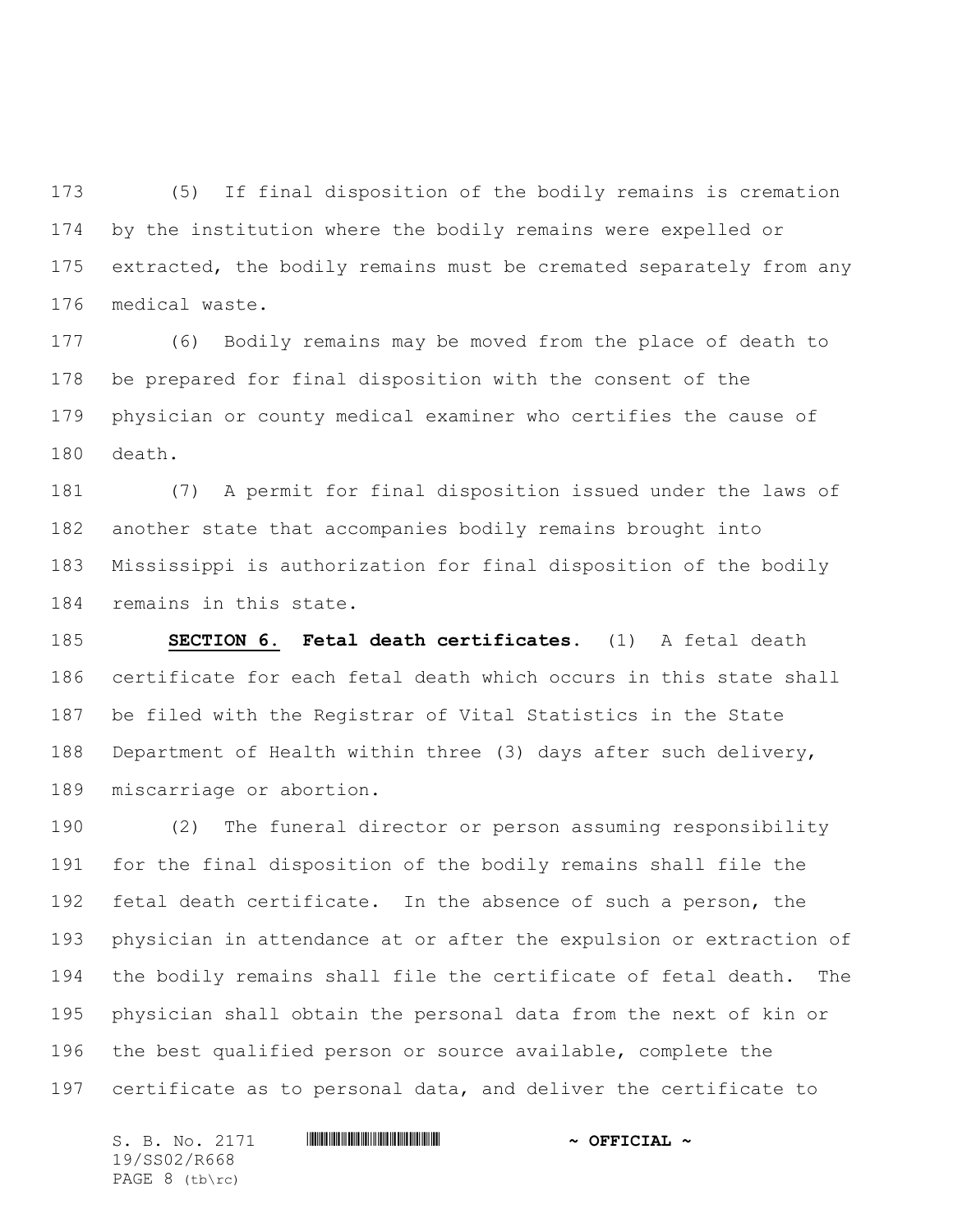the person responsible for completing the medical certification of the cause of death within twenty-four (24) hours after the expulsion or extraction of bodily remains.

 (3) The medical certification shall be completed and signed within forty-eight (48) hours after delivery by the physician in attendance at or after the expulsion or extraction, except when inquiry into the cause of death is required by law.

 **SECTION 7. Prohibitions on buying, selling and experimentation on unborn infants or bodily remains resulting from abortion.** (1) No person shall knowingly sell, transfer, distribute, give away, accept, use, or attempt to use an infant, unborn infant, or bodily remains resulting from an abortion in violation of this section.

 (2) No person shall aid or abet any such sale, transfer, distribution, other unlawful disposition, acceptance, use, or attempted use of an infant, unborn infant, or bodily remains resulting from an abortion in violation of this section.

 (3) No person shall use an infant, unborn infant, or bodily remains resulting from an abortion in animal or human research, experimentation, or study, or for transplantation, except:

 (a) For diagnostic or remedial procedures which have the purpose of determining the life or health of the infant, unborn infant, or the infant's mother or preserving the life or health of the infant, unborn infant, or the infant's mother; or (b) For pathological study.

S. B. No. 2171 \*SS02/R668\* **~ OFFICIAL ~** 19/SS02/R668 PAGE 9 (tb\rc)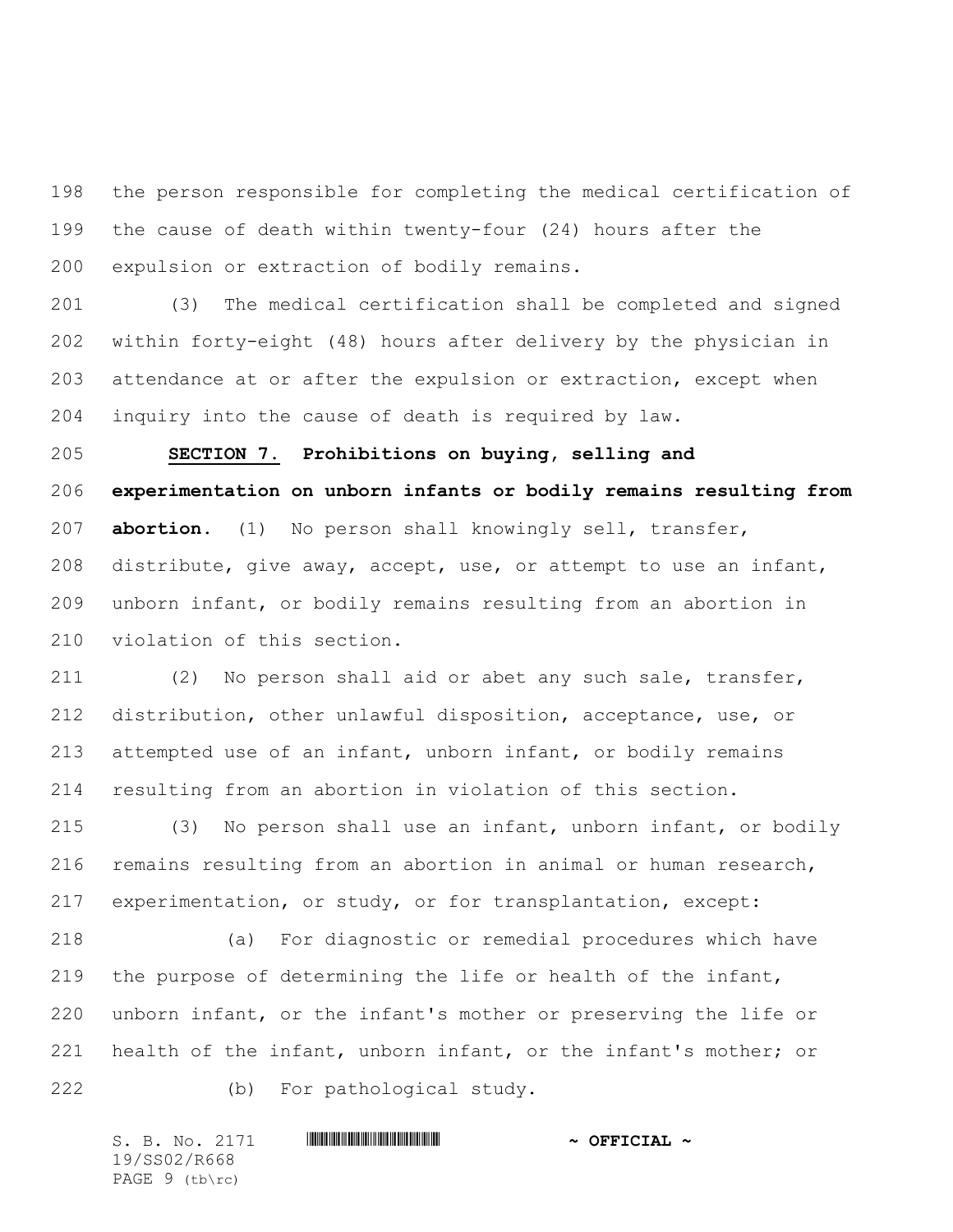(4) No person shall experiment upon an unborn infant who is intended to be aborted unless the experimentation is therapeutic to the unborn infant.

 (5) No person shall perform or offer to perform an abortion where part or all of the justification or reason for the abortion is that the bodily remains may be used for animal or human research, experimentation, or transplantation.

 **SECTION 8. Criminal penalties.** (1) An individual in charge of an institution where bodily remains were expelled or extracted who violates Section 4 of this act shall be guilty of a felony punishable upon conviction by imprisonment for not less than one (1) year and/or a fine not exceeding Ten Thousand Dollars (\$10,000.00) for each violation.

 (2) The person assuming responsibility for the final disposition of bodily remains or an individual in charge of an institution where bodily remains were expelled or extracted who violates Section 5 of this act shall be guilty of a felony punishable upon conviction by imprisonment for not less than one (1) year and/or a fine not exceeding Ten Thousand Dollars (\$10,000.00) for each violation.

 (3) Any person who knowingly sells, transfers, distributes, gives away, accepts, uses, or attempts to use an infant, unborn infant, or bodily remains resulting from an abortion in violation of this section or who aids or abets any such sale, transfer, distribution, other unlawful disposition, acceptance, use, or

S. B. No. 2171 **\*\*\* A SEPTICIAL \*\*\* \*\*\* OFFICIAL \*\*** 19/SS02/R668 PAGE 10 (tb\rc)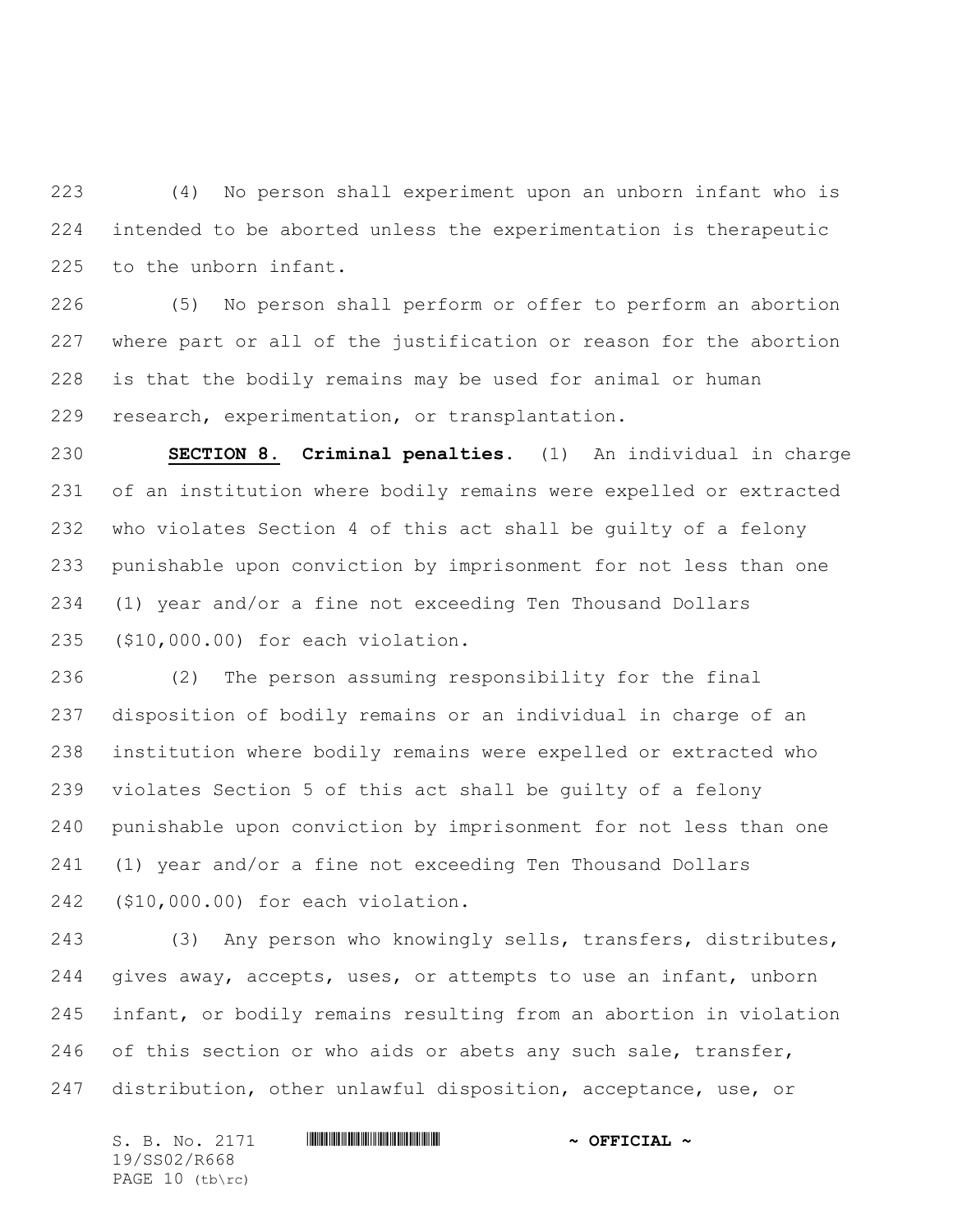attempted use of an infant, unborn infant, or bodily remains resulting from an abortion in violation of Section 8 of this act shall be guilty of a felony punishable upon conviction by imprisonment for not less than one (1) year and/or a fine not exceeding Ten Thousand Dollars (\$10,000.00) for each violation.

 (4) Any person who experiments upon an infant, unborn infant, or bodily remains resulting from an abortion; experiments upon an unborn infant who is intended to be aborted; or performs or offers to perform an abortion where part or all of the justification or reason for the abortion is that the bodily remains may be used for animal or human research, experimentation, study, or transplantation, in violation of Section 8 of this act, shall be guilty of a felony punishable upon conviction by imprisonment for not less than one (1) year and/or a fine not exceeding Ten Thousand Dollars (\$10,000.00) for each violation.

 **SECTION 9. Civil and administrative action.** In addition to whatever remedies are available under the statutory law of this state, failure to comply with the requirements of this act shall:

 (a) Provide a basis for recovery for the parent(s) of the infant or unborn infant or the parent(s) or guardian(s) of the mother, if the mother is a minor, for the unlawful disposition of or experimentation upon an infant, unborn infant, or bodily remains. Such relief shall include:

 (i) Money damages for all psychological injuries occasioned by the violation(s) of this act; and

S. B. No. 2171 **\*\*\* A SEPTICIAL \*\*\* \*\*\* OFFICIAL \*\*** 19/SS02/R668 PAGE 11 (tb\rc)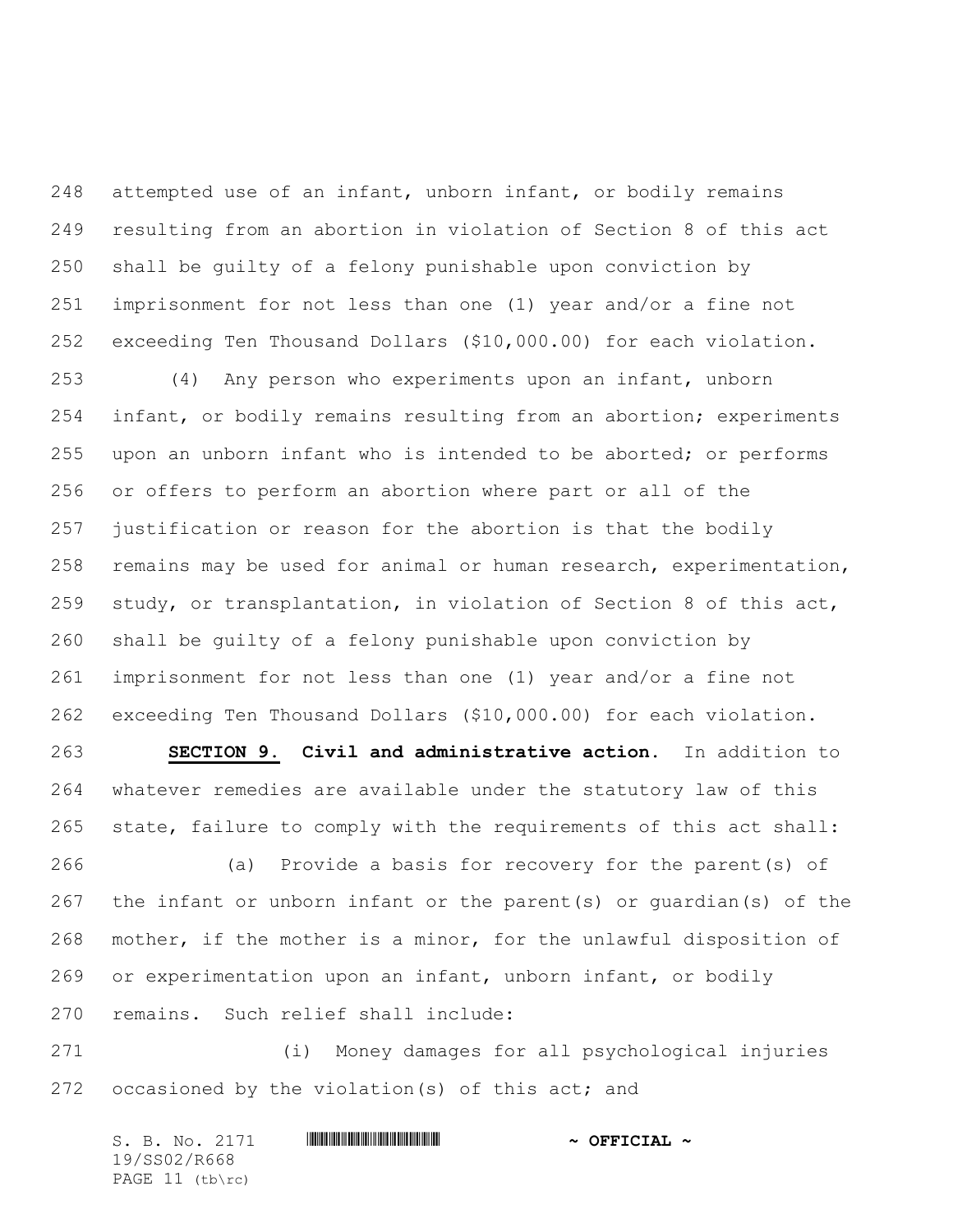(ii) Statutory damages equal to two (2) times the cost of the mother's delivery or abortion.

 (b) Provide a basis for professional disciplinary action for the suspension or revocation of any license for physicians, registered nurses and licensed practical nurses.

 (c) A conviction of a physician, registered nurse or licensed practical nurse for any failure to comply with the requirements of this act shall result in the automatic suspension of his or her license for a period of at least one (1) year and said license shall be reinstated after that time only under such conditions as the appropriate state regulatory or licensing bodies shall require to ensure compliance with this act.

 **SECTION 10. Construction.** (1) Nothing in this act shall be construed to affect existing federal or state law regarding abortion.

 (2) Nothing in this act shall be construed as creating or recognizing a right to abortion.

 (3) Nothing in this act shall be construed to alter generally accepted medical standards.

 **SECTION 11.** Section 73-11-58, Mississippi Code of 1972, is amended as follows:

 73-11-58. (1) If a decedent has left no written authorization for the cremation and/or disposition of the decedent's body as permitted by law, any of the following persons, in the order of priority listed below, may authorize any lawful

S. B. No. 2171 \*SS02/R668\* **~ OFFICIAL ~** 19/SS02/R668 PAGE 12 (tb\rc)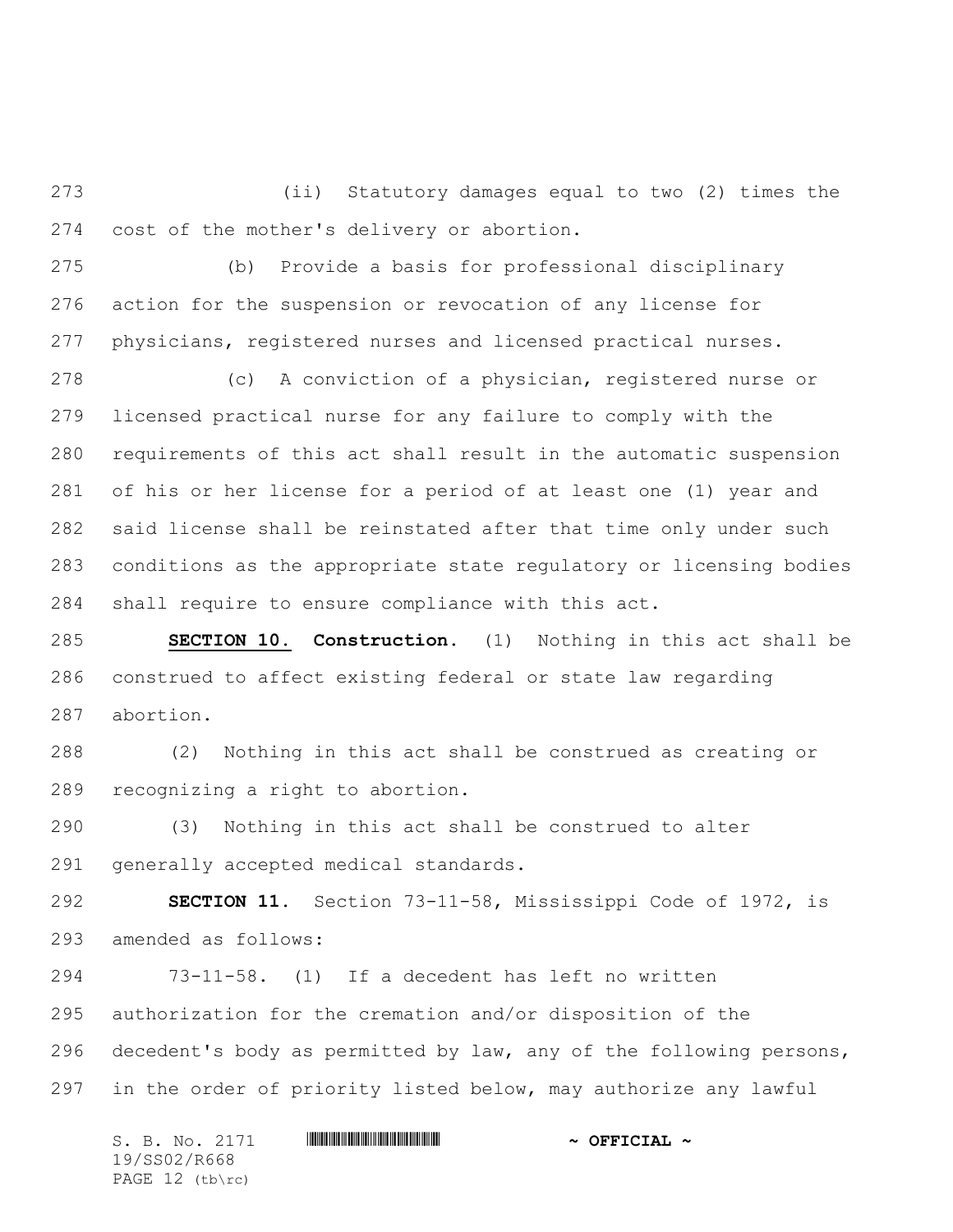manner of disposition of the decedent's body by completion of a written instrument:

 (a) The person designated by the decedent as authorized to direct disposition pursuant to Public Law No. 109-163, Section 564, as listed on the decedent's United States Department of Defense Record of Emergency Data, DD Form 93, or its successor form, if the decedent died during military service, as provided in 10 USC Section 1481(a)(1) through (8), in any branch of the United States Armed Forces, United States Reserve Forces or National Guard.

(b) The surviving spouse.

 (c) A surviving child who is at least eighteen (18) years of age.

 (d) A grandchild who is at least eighteen (18) years of age.

(e) Either surviving parent.

 (f) A surviving sibling who is at least eighteen (18) years of age.

 (g) A person acting as a representative of the decedent under a signed authorization of the decedent.

 (h) The guardian of the person of the decedent at the time of the decedent's death, if a guardian has been appointed.

 (i) A person in the class of the next degree of kinship, in descending order, who, under state law, would inherit

| S. B. No. 2171    | $\sim$ OFFICIAL $\sim$ |
|-------------------|------------------------|
| 19/SS02/R668      |                        |
| PAGE $13$ (tb\rc) |                        |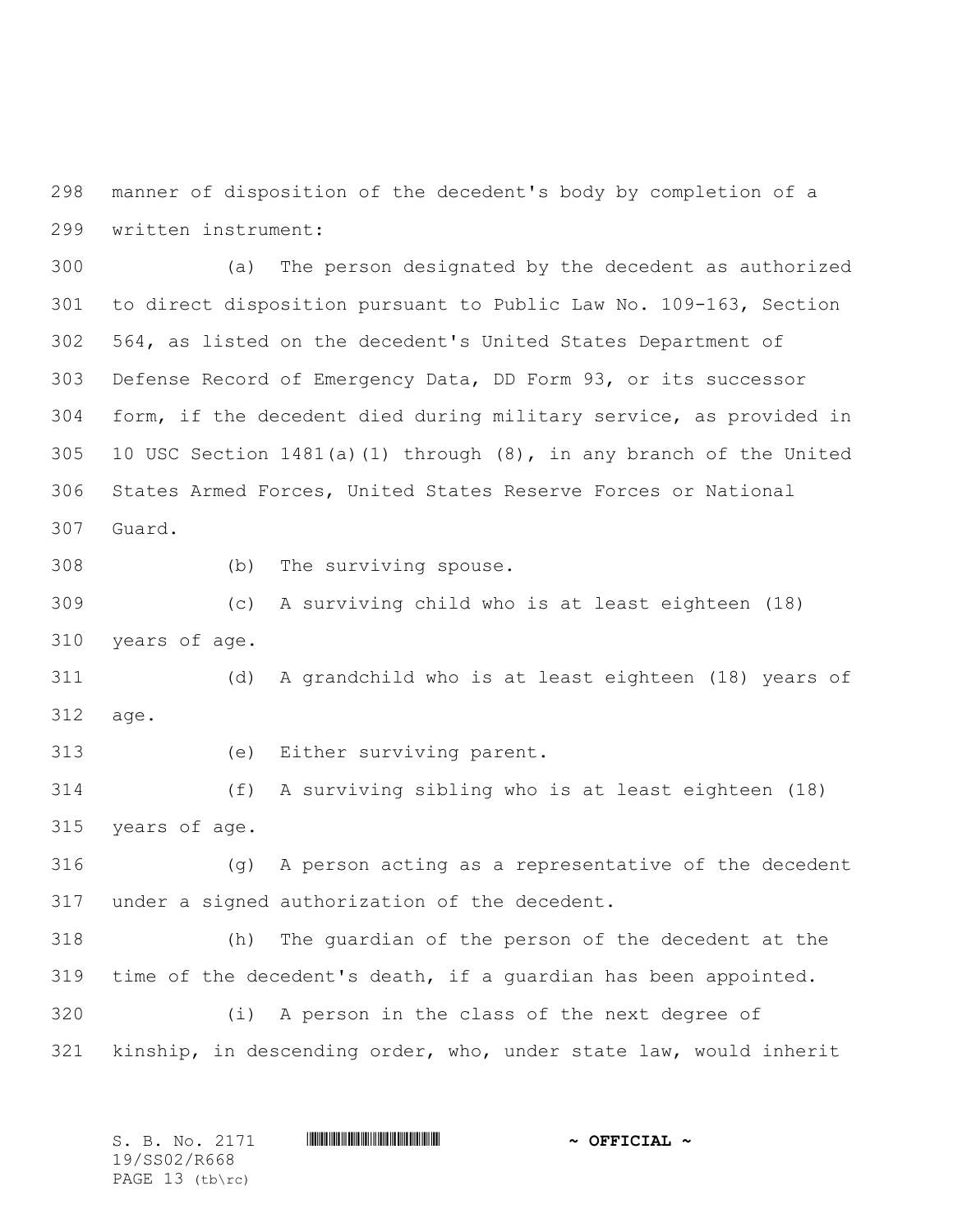the decedent's estate if the decedent died intestate and who is at least eighteen (18) years of age.

 (j) A person who has exhibited special care and concern for the decedent and is willing and able to make decisions about the cremation and disposition.

 (k) In the case of individuals who have donated their bodies to science or whose death occurred in a nursing home or private institution and in which the institution is charged with making arrangements for the final disposition of the decedent, a representative of the institution may serve as the authorizing agent in the absence of any of the above.

 (l) In the absence of any of the above, any person willing to assume responsibility for the cremation and disposition of the decedent.

 (m) In the case of indigents or any other individuals whose final disposition is the responsibility of the state or any of its instrumentalities, a public administrator, medical examiner, coroner, state-appointed guardian, or any other public official charged with arranging the final disposition of the decedent may serve as the authorizing agent.

 (2) No funeral establishment shall accept a dead human body or bodily remains resulting from an abortion from any public officer or employee or from the official of any institution, hospital or nursing home, or from a physician or **\* \* \*** other person **\* \* \***, without having first made due inquiry as to the

S. B. No. 2171 \*SS02/R668\* **~ OFFICIAL ~** 19/SS02/R668 PAGE 14 (tb\rc)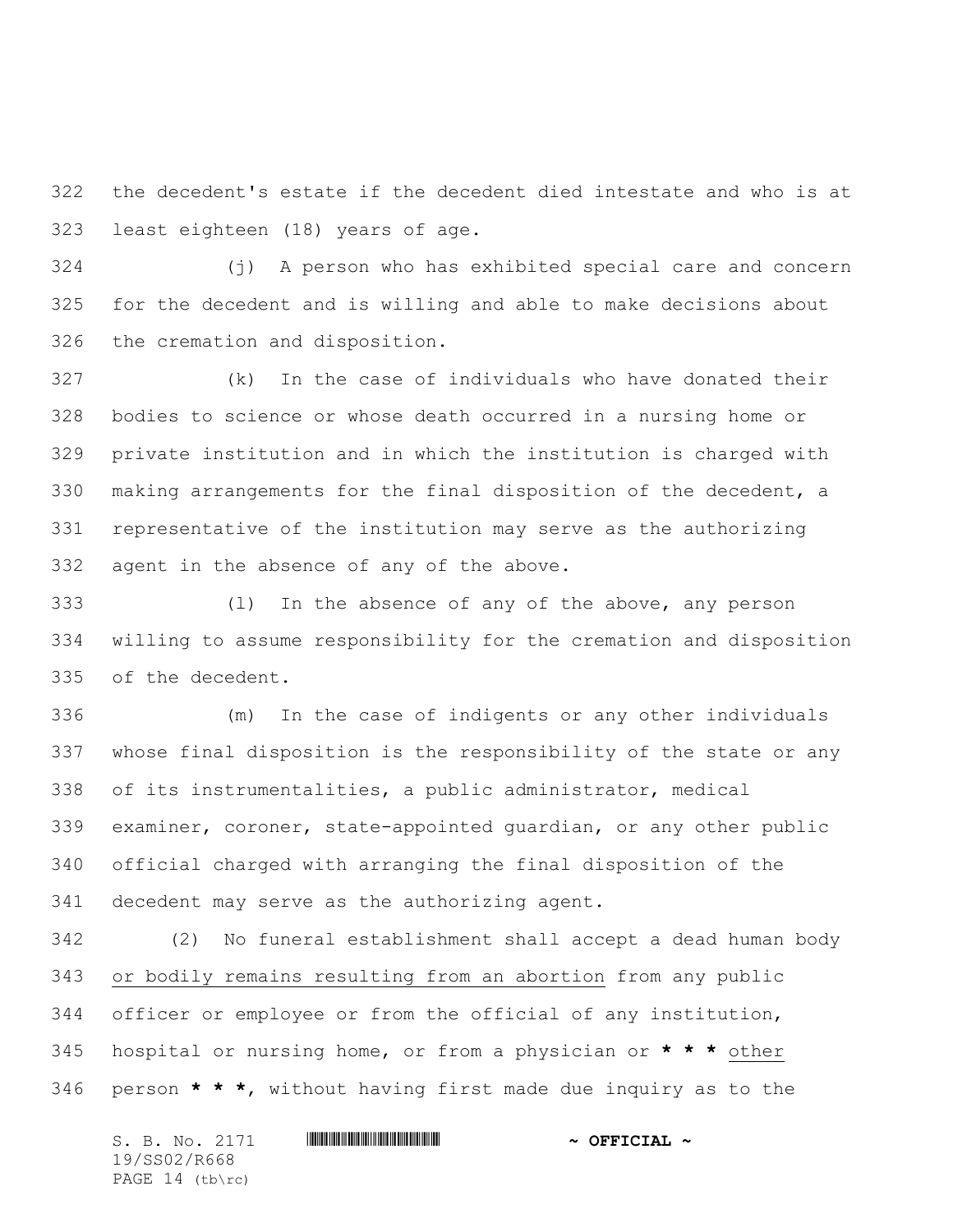desires of the persons who have the legal authority to direct the disposition of the decedent's body or the bodily remains resulting from an abortion. If any persons are found, their authority and directions shall govern the disposal of the remains of the decedent. Any funeral establishment receiving the remains in violation of this subsection shall make no charge for any service in connection with the remains before delivery of the remains as stipulated by the persons having legal authority to direct the disposition of the body or other remains. This section shall not prevent any funeral establishment from charging and being reimbursed for services rendered in connection with the removal of the remains of any deceased person in case of accidental or violent death and rendering necessary professional services required until the persons having legal authority to direct the disposition of the body have been notified.

 (3) A person who does not exercise his or her right to dispose of the decedent's body under subsection (1) of this section within five (5) days of notification or ten (10) days from the date of the death, whichever is earlier, shall be deemed to have waived his or her right to authorize disposition of the decedent's body or contest disposition in accordance with this section. If, during the aforesaid time period, the funeral director, funeral service practitioner and/or funeral establishment has been provided contrary written consent from members of the same class with the highest priority as to the

S. B. No. 2171 \*SS02/R668\* **~ OFFICIAL ~** 19/SS02/R668 PAGE 15 (tb\rc)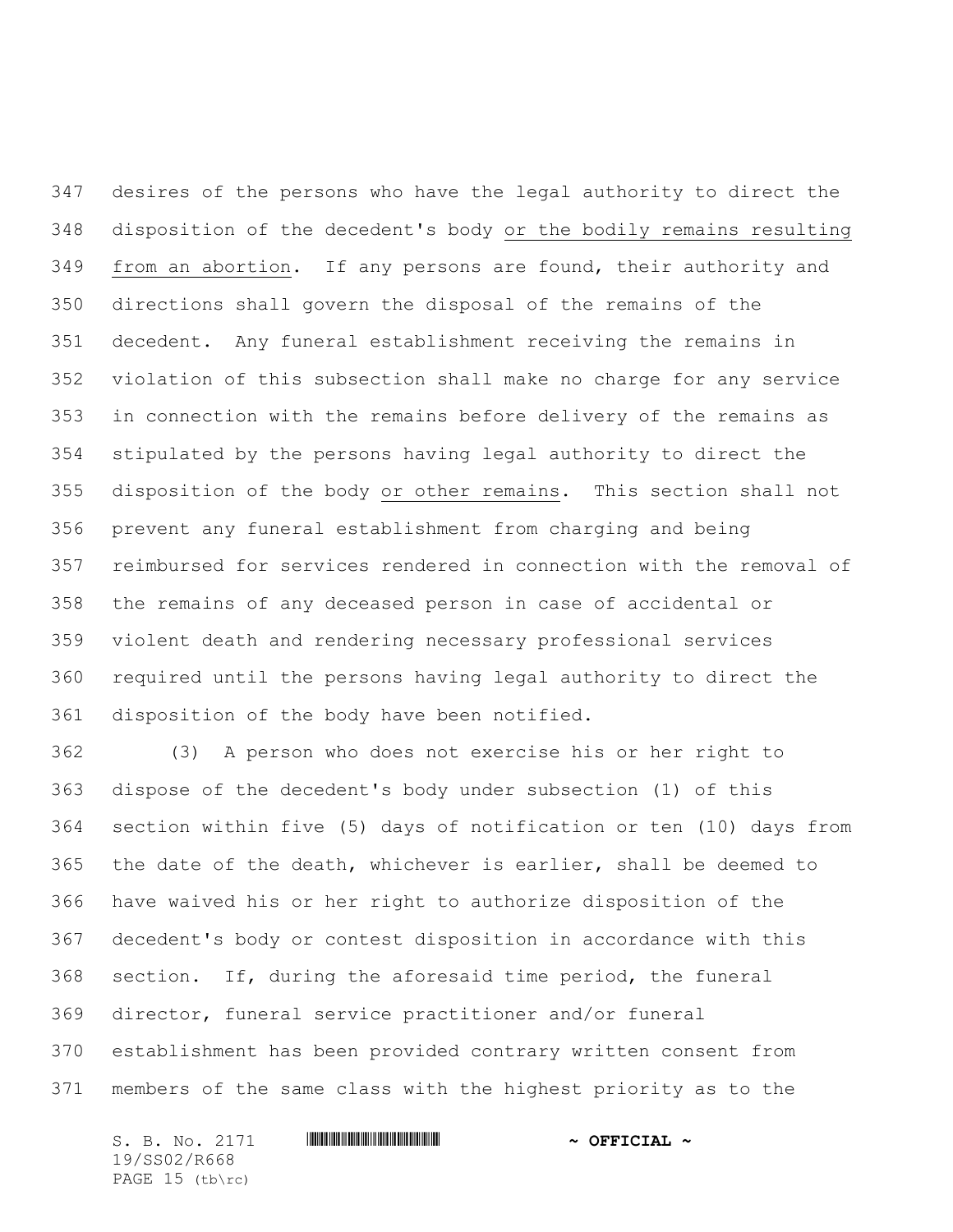disposition of the decedent's body, the licensed funeral director or service practitioner or funeral establishment shall act in accordance with the directive of the greatest number of consents received from members of the class. If that number is equal, the funeral director or funeral service practitioner and/or the funeral establishment shall act in accordance with the earlier consent unless the person(s) providing the later consent is granted an order from a court of competent jurisdiction in which the funeral establishment is located.

 (4) If no consent for the embalming, cremation or other disposition of a dead human body from any of the relatives or interested persons or institutions listed above in subsection (1) is received within ten (10) days of the decedent's death, the coroner for, or other person designated by, the county in which the funeral establishment is located is authorized to sign the consent authorizing the disposition of the decedent's remains.

 (5) If none of the parties listed above in subsection (1) is financially capable of providing for the cremation, embalming or disposition of a dead human body, the coroner for, or other person designated by, the county in which the funeral establishment is located is authorized to sign the consent authorizing the disposition of the decedent's remains.

 (6) The licensed funeral director, funeral service practitioner or funeral establishment shall have authority to control the disposition of the remains of a decedent and proceed

S. B. No. 2171 \*SS02/R668\* **~ OFFICIAL ~** 19/SS02/R668 PAGE 16 (tb\rc)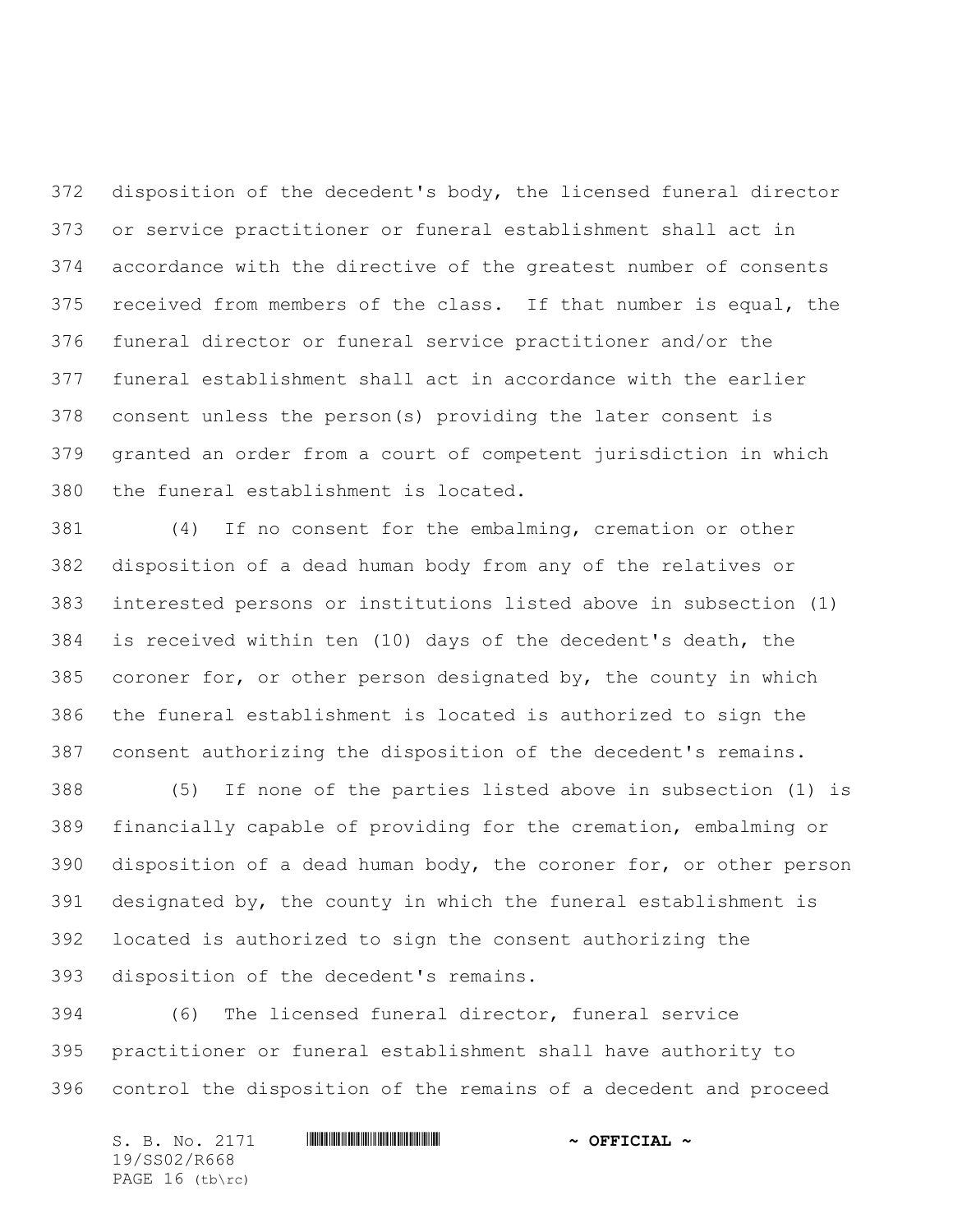to recover the costs for the disposition when: (a) none of the persons or parties described above in subsection (1)(a) through (l) assume responsibility for the disposition of the remains, and (b) the coroner or other public official designated in subsection (1)(m) fails to assume responsibility for disposition of the remains within seven (7) days after having been given written notice of the facts. Written notice may be made by personal delivery, United States mail, facsimile or transmission. The method of disposition must be in the least costly and most environmentally sound manner that complies with law, and that does not conflict with known wishes of the decedent.

 (7) A funeral director, funeral service and/or funeral establishment licensee acting in accordance with this section, or attempting in good faith to act in accordance with this section, shall not be subject to criminal prosecution or civil liability for carrying out the otherwise lawful instructions of the person or persons described in this section.

 (8) The liability for the reasonable cost of the final disposition of the remains of the decedent devolves upon the individual or entity authorizing the disposition and/or upon the 417 estate of the decedent and, in cases when the county board of supervisors has the right to control the disposition of the 419 remains under this section, upon the county in which the death occurred.

S. B. No. 2171 \*SS02/R668\* **~ OFFICIAL ~** 19/SS02/R668 PAGE 17 (tb\rc)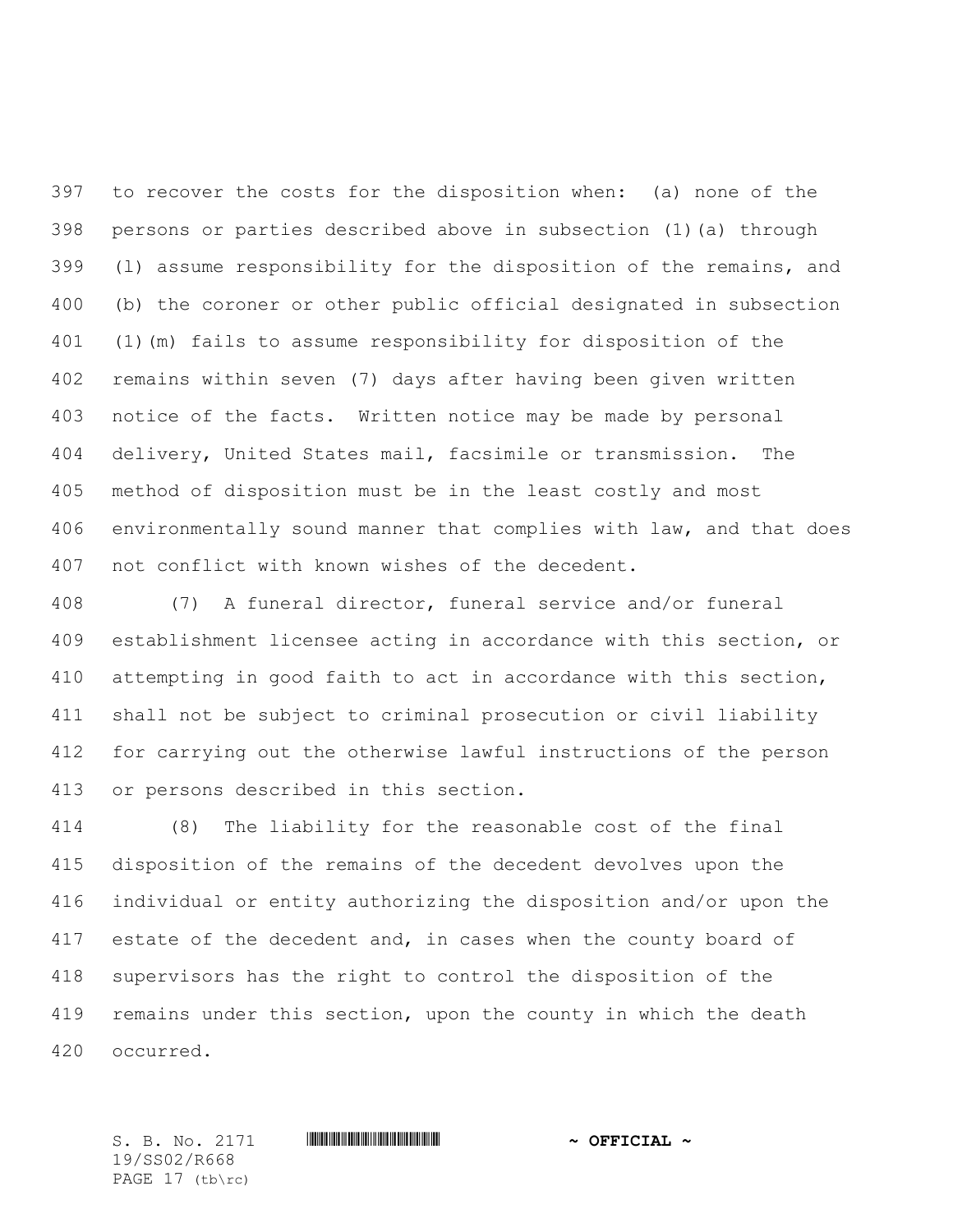**SECTION 12.** Section 73-15-29, Mississippi Code of 1972, is amended as follows:

 73-15-29. (1) The board shall have power to revoke, suspend 424 or refuse to renew any license issued by the board, or to revoke or suspend any privilege to practice, or to deny an application for a license, or to fine, place on probation and/or discipline a licensee, in any manner specified in this article, upon proof that such person:

 (a) Has committed fraud or deceit in securing or attempting to secure such license;

 (b) Has been convicted of a felony, or a crime involving moral turpitude or has had accepted by a court a plea of nolo contendere to a felony or a crime involving moral turpitude (a certified copy of the judgment of the court of competent jurisdiction of such conviction or pleas shall be prima facie evidence of such conviction);

 (c) Has negligently or willfully acted in a manner inconsistent with the health or safety of the persons under the licensee's care;

 (d) Has had a license or privilege to practice as a registered nurse or a licensed practical nurse suspended or revoked in any jurisdiction, has voluntarily surrendered such license or privilege to practice in any jurisdiction, has been placed on probation as a registered nurse or licensed practical nurse in any jurisdiction or has been placed under a disciplinary

S. B. No. 2171 \*SS02/R668\* **~ OFFICIAL ~** 19/SS02/R668 PAGE 18 (tb\rc)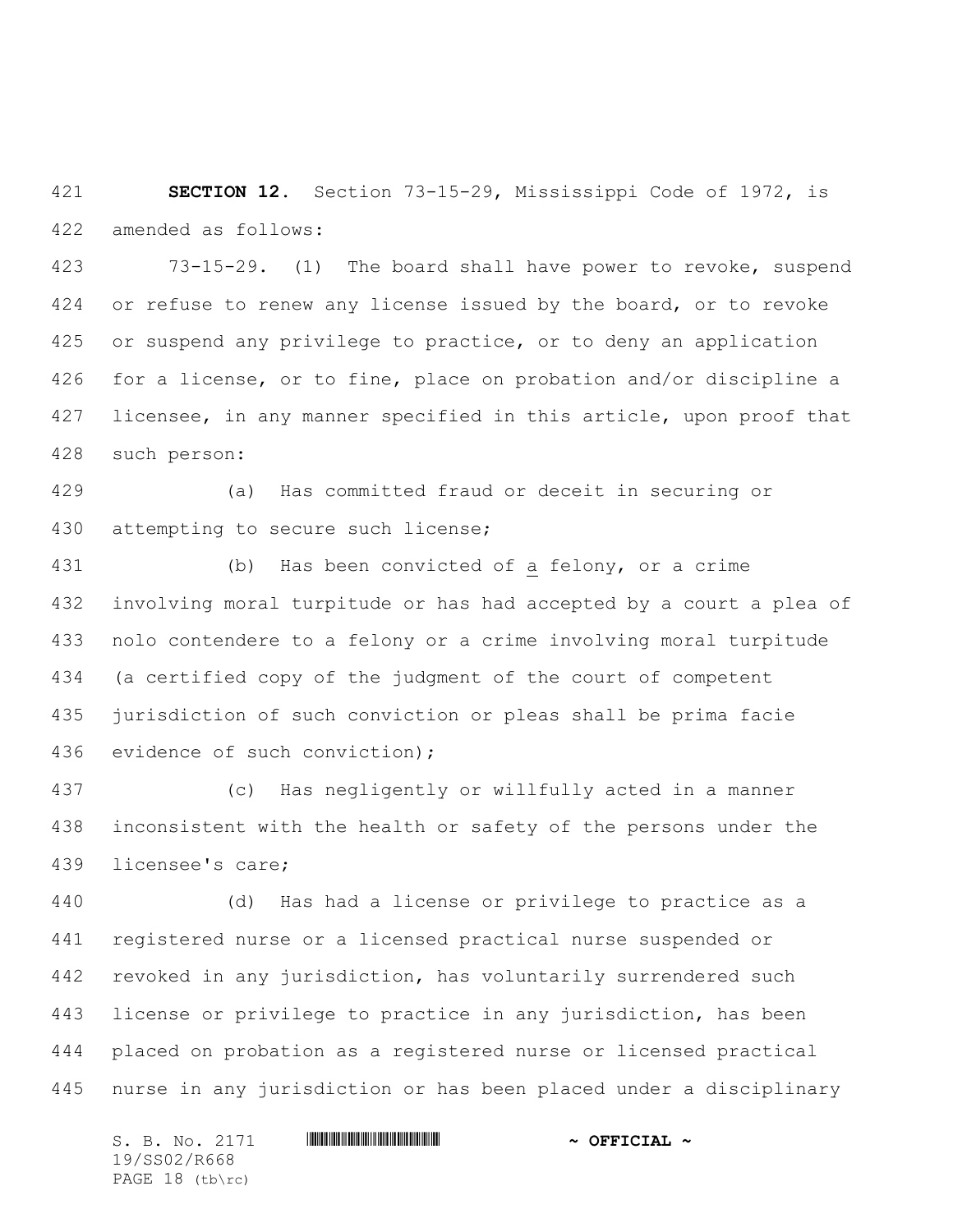order(s) in any manner as a registered nurse or licensed practical nurse in any jurisdiction, (a certified copy of the order of suspension, revocation, probation or disciplinary action shall be prima facie evidence of such action);

 (e) Has negligently or willfully practiced nursing in a manner that fails to meet generally accepted standards of such nursing practice;

 (f) Has negligently or willfully violated any order, rule or regulation of the board pertaining to nursing practice or licensure;

 (g) Has falsified or in a repeatedly negligent manner made incorrect entries or failed to make essential entries on records;

 (h) Is addicted to or dependent on alcohol or other habit-forming drugs or is a habitual user of narcotics, barbiturates, amphetamines, hallucinogens, or other drugs having similar effect, or has misappropriated any medication;

 (i) Has a physical, mental or emotional condition that renders the licensee unable to perform nursing services or duties with reasonable skill and safety;

 (j) Has engaged in any other conduct, whether of the same or of a different character from that specified in this article, that would constitute a crime as defined in Title 97 of the Mississippi Code of 1972, as now or hereafter amended, and

19/SS02/R668 PAGE 19 (tb\rc)

S. B. No. 2171 \*SS02/R668\* **~ OFFICIAL ~**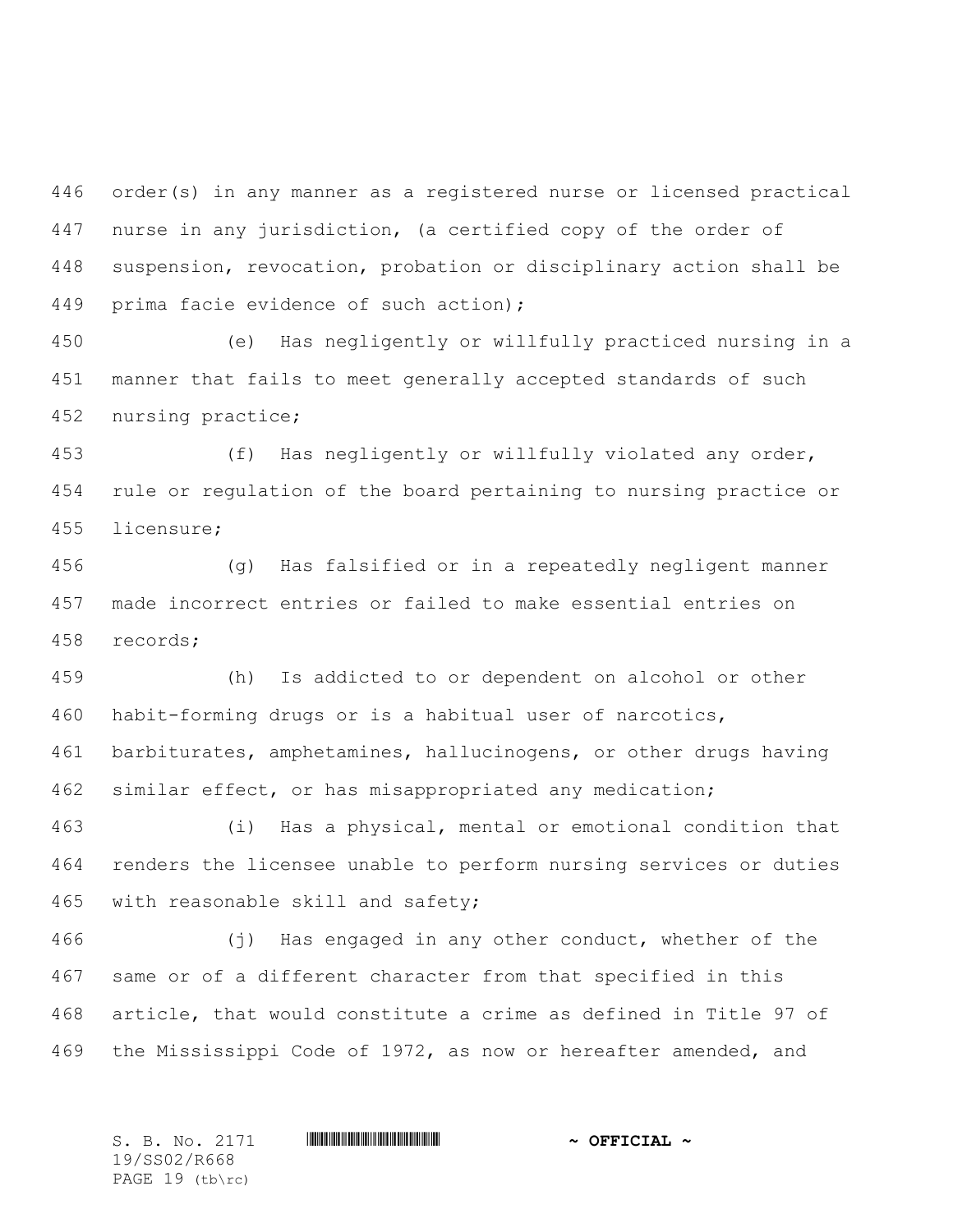that relates to such person's employment as a registered nurse or licensed practical nurse;

 (k) Engages in conduct likely to deceive, defraud or harm the public;

 (l) Engages in any unprofessional conduct as identified by the board in its rules;

 (m) Has violated any provision of this article; **\* \* \*** (n) Has violated any provision of Sections 1 through 10

of this act; or

 ( **\* \* \***o) **\* \* \*** Has violated the provisions of Sections 41-121-1 through 41-121-9 relating to deceptive advertisement by health care practitioners. This paragraph (o) shall stand repealed on July 1, 2020.

 (2) When the board finds any person unqualified because of any of the grounds set forth in subsection (1) of this section, it may enter an order imposing one or more of the following penalties:

 (a) Denying application for a license or other authorization to practice nursing or practical nursing;

(b) Administering a reprimand;

 (c) Suspending or restricting the license or other authorization to practice as a registered nurse or licensed practical nurse for up to two (2) years without review;

 (d) Revoking the license or other authorization to practice nursing or practical nursing;

S. B. No. 2171 **\*\*\* A SEPTICIAL \*\*\* \*\*\* OFFICIAL \*\*** 19/SS02/R668 PAGE 20 (tb\rc)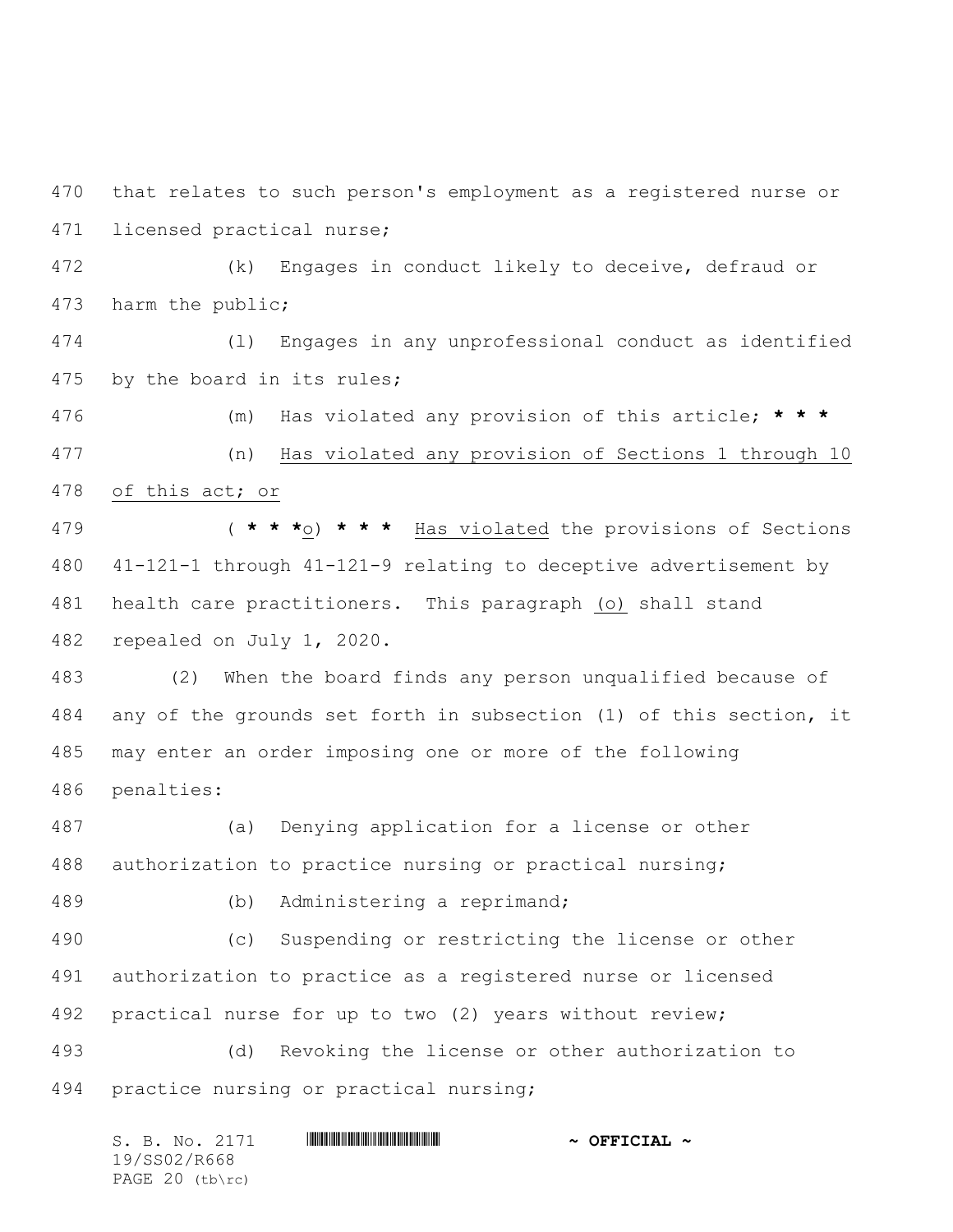(e) Requiring the disciplinee to submit to care, counseling or treatment by persons and/or agencies approved or designated by the board as a condition for initial, continued or renewed licensure or other authorization to practice nursing or practical nursing;

 (f) Requiring the disciplinee to participate in a program of education prescribed by the board as a condition for initial, continued or renewed licensure or other authorization to practice;

 (g) Requiring the disciplinee to practice under the supervision of a registered nurse for a specified period of time; or

 (h) Imposing a fine not to exceed Five Hundred Dollars (\$500.00).

 (3) In addition to the grounds specified in subsection (1) of this section, the board shall be authorized to suspend the license or privilege to practice of any licensee for being out of compliance with an order for support, as defined in Section 93-11-153. The procedure for suspension of a license or privilege to practice for being out of compliance with an order for support, and the procedure for the reissuance or reinstatement of a license or privilege to practice suspended for that purpose, and the payment of any fees for the reissuance or reinstatement of a license or privilege to practice suspended for that purpose, shall be governed by Section 93-11-157 or 93-11-163, as the case may be.

S. B. No. 2171 \*SS02/R668\* **~ OFFICIAL ~** 19/SS02/R668 PAGE (tb\rc)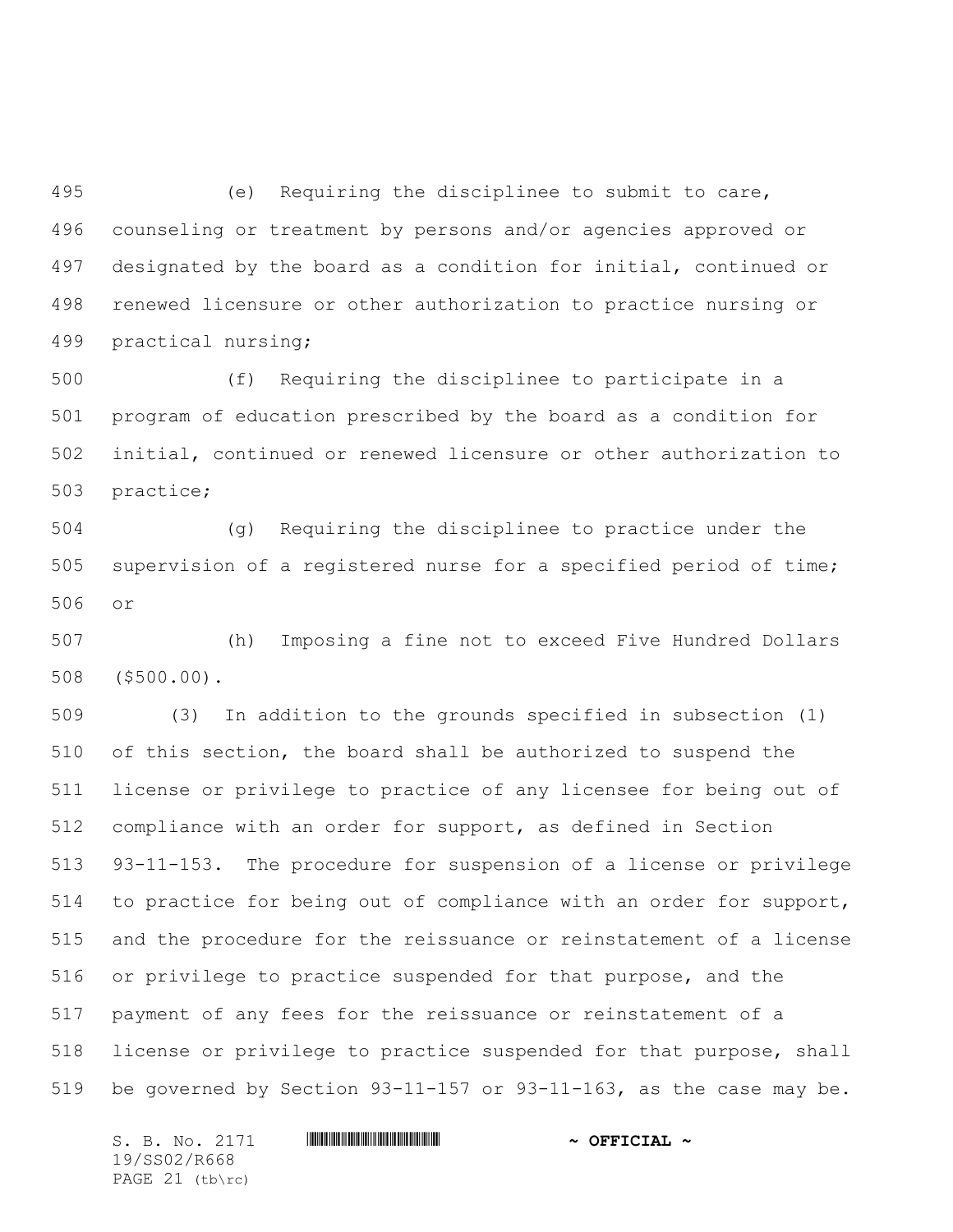If there is any conflict between any provision of Section 93-11-157 or 93-11-163 and any provision of this article, the provisions of Section 93-11-157 or 93-11-163, as the case may be, shall control.

 (4) If the public health, safety or welfare imperatively requires emergency action and the board incorporates a finding to that effect in an order, the board may order summary suspension of a license pending proceedings for revocation or other action. These proceedings shall be promptly instituted and determined by the board.

 **SECTION 13.** Section 73-25-29, Mississippi Code of 1972, is amended as follows:

 73-25-29. The grounds for the nonissuance, suspension, revocation or restriction of a license or the denial of reinstatement or renewal of a license are:

 (1) Habitual personal use of narcotic drugs, or any other drug having addiction-forming or addiction-sustaining liability.

 (2) Habitual use of intoxicating liquors, or any beverage, to an extent which affects professional competency. (3) Administering, dispensing or prescribing any

 narcotic drug, or any other drug having addiction-forming or addiction-sustaining liability otherwise than in the course of legitimate professional practice.

19/SS02/R668 PAGE 22 (tb\rc)

S. B. No. 2171 \*SS02/R668\* **~ OFFICIAL ~**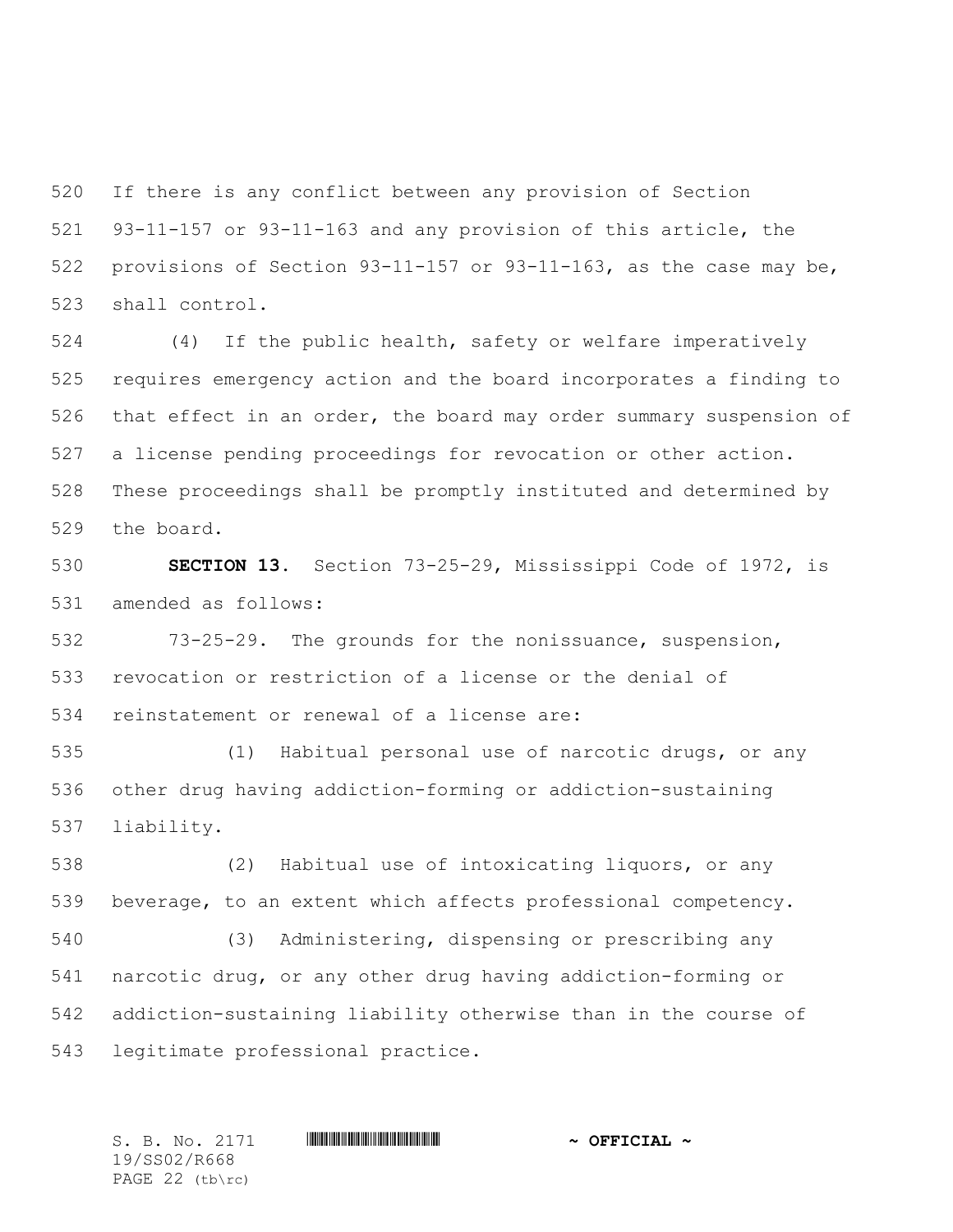(4) Conviction of violation of any federal or state law regulating the possession, distribution or use of any narcotic drug or any drug considered a controlled substance under state or federal law, a certified copy of the conviction order or judgment rendered by the trial court being prima facie evidence thereof, notwithstanding the pendency of any appeal.

 (5) Procuring, or attempting to procure, or aiding in, an abortion that is not medically indicated.

 (6) Conviction of a felony or misdemeanor involving moral turpitude, a certified copy of the conviction order or judgment rendered by the trial court being prima facie evidence thereof, notwithstanding the pendency of any appeal.

 (7) Obtaining or attempting to obtain a license by fraud or deception.

 (8) Unprofessional conduct, which includes, but is not limited to:

 (a) Practicing medicine under a false or assumed name or impersonating another practitioner, living or dead.

 (b) Knowingly performing any act which in any way assists an unlicensed person to practice medicine.

 (c) Making or willfully causing to be made any flamboyant claims concerning the licensee's professional excellence.

 (d) Being guilty of any dishonorable or unethical conduct likely to deceive, defraud or harm the public.

| S. B. No. 2171  | $\sim$ OFFICIAL $\sim$ |
|-----------------|------------------------|
| 19/SS02/R668    |                        |
| PAGE 23 (tb\rc) |                        |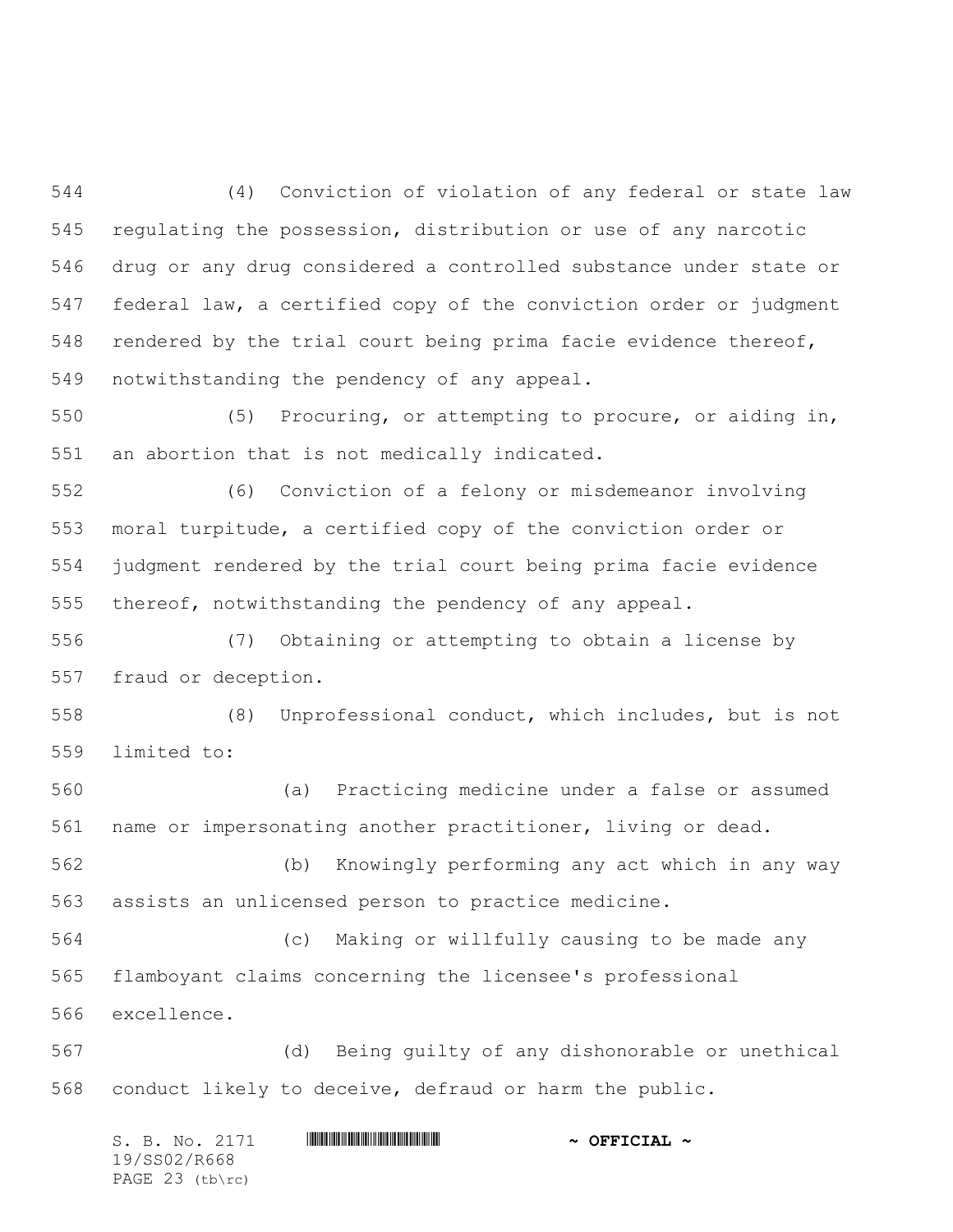(e) Obtaining a fee as personal compensation or gain from a person on fraudulent representation of a disease or injury condition generally considered incurable by competent medical authority in the light of current scientific knowledge and practice can be cured or offering, undertaking, attempting or agreeing to cure or treat the same by a secret method, which he refuses to divulge to the board upon request.

 (f) Use of any false, fraudulent or forged statement or document, or the use of any fraudulent, deceitful, dishonest or immoral practice in connection with any of the licensing requirements, including the signing in his professional capacity any certificate that is known to be false at the time he makes or signs such certificate.

 (g) Failing to identify a physician's school of practice in all professional uses of his name by use of his earned degree or a description of his school of practice.

 (9) The refusal of a licensing authority of another state or jurisdiction to issue or renew a license, permit or certificate to practice medicine in that jurisdiction or the revocation, suspension or other restriction imposed on a license, permit or certificate issued by such licensing authority which prevents or restricts practice in that jurisdiction, a certified copy of the disciplinary order or action taken by the other state or jurisdiction being prima facie evidence thereof, notwithstanding the pendency of any appeal.

S. B. No. 2171 \*SS02/R668\* **~ OFFICIAL ~** 19/SS02/R668 PAGE 24 (tb\rc)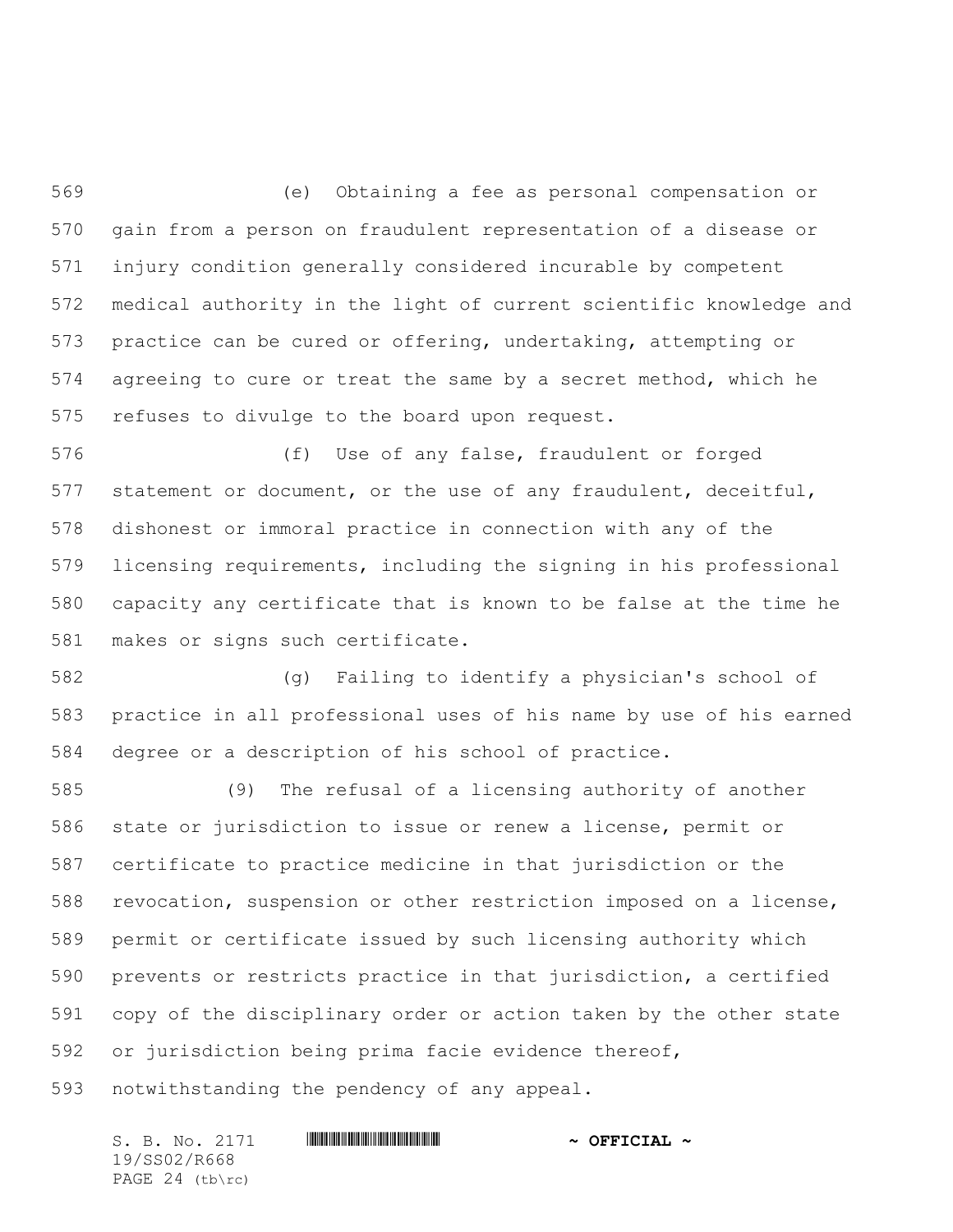(10) Surrender of a license or authorization to practice medicine in another state or jurisdiction or surrender of membership on any medical staff or in any medical or professional association or society while under disciplinary investigation by any of those authorities or bodies for acts or conduct similar to acts or conduct which would constitute grounds for action as defined in this section.

 (11) Final sanctions imposed by the United States Department of Health and Human Services, Office of Inspector General or any successor federal agency or office, based upon a finding of incompetency, gross misconduct or failure to meet professionally recognized standards of health care; a certified copy of the notice of final sanction being prima facie evidence thereof. As used in this paragraph, the term "final sanction" means the written notice to a physician from the United States Department of Health and Human Services, Officer of Inspector General or any successor federal agency or office, which implements the exclusion.

 (12) Failure to furnish the board, its investigators or representatives information legally requested by the board.

 (13) Violation of any provision(s) of the Medical Practice Act or the rules and regulations of the board or of any order, stipulation or agreement with the board.

19/SS02/R668 PAGE 25 (tb\rc)

S. B. No. 2171 \*SS02/R668\* **~ OFFICIAL ~**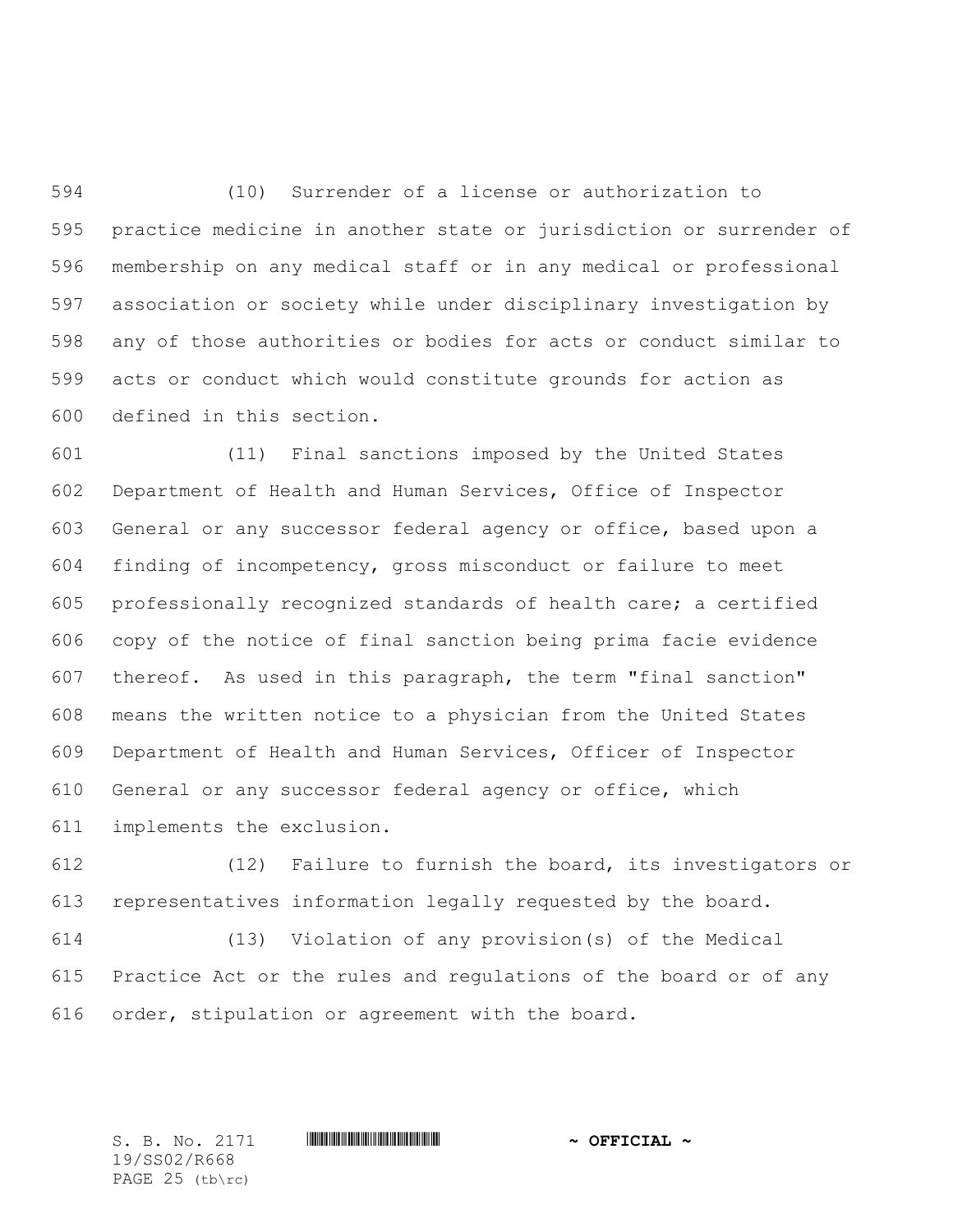(14) Violation(s) of the provisions of Sections 41-121-1 through 41-121-9 relating to deceptive advertisement by health care practitioners.

 (15) Performing or inducing an abortion on a woman in violation of any provision of Sections 41-41-131 through 41-41-145.

 (16) Violation of any provision of Sections 1 through 10 of this act.

 In addition to the grounds specified above, the board shall be authorized to suspend the license of any licensee for being out of compliance with an order for support, as defined in Section 93-11-153. The procedure for suspension of a license for being out of compliance with an order for support, and the procedure for the reissuance or reinstatement of a license suspended for that purpose, and the payment of any fees for the reissuance or reinstatement of a license suspended for that purpose, shall be governed by Section 93-11-157 or 93-11-163, as the case may be. If there is any conflict between any provision of Section 93-11-157 or 93-11-163 and any provision of this chapter, the provisions of Section 93-11-157 or 93-11-163, as the case may be, shall control.

 **SECTION 14.** Section 41-39-1, Mississippi Code of 1972, is brought forward as follows:

 41-39-1. Any physician removing or otherwise acquiring any tissue of the human body may, in his discretion, after making or

S. B. No. 2171 **\*\*\* A SEPTICIAL \*\*\* \*\*\* OFFICIAL \*\*** 19/SS02/R668 PAGE 26 (tb\rc)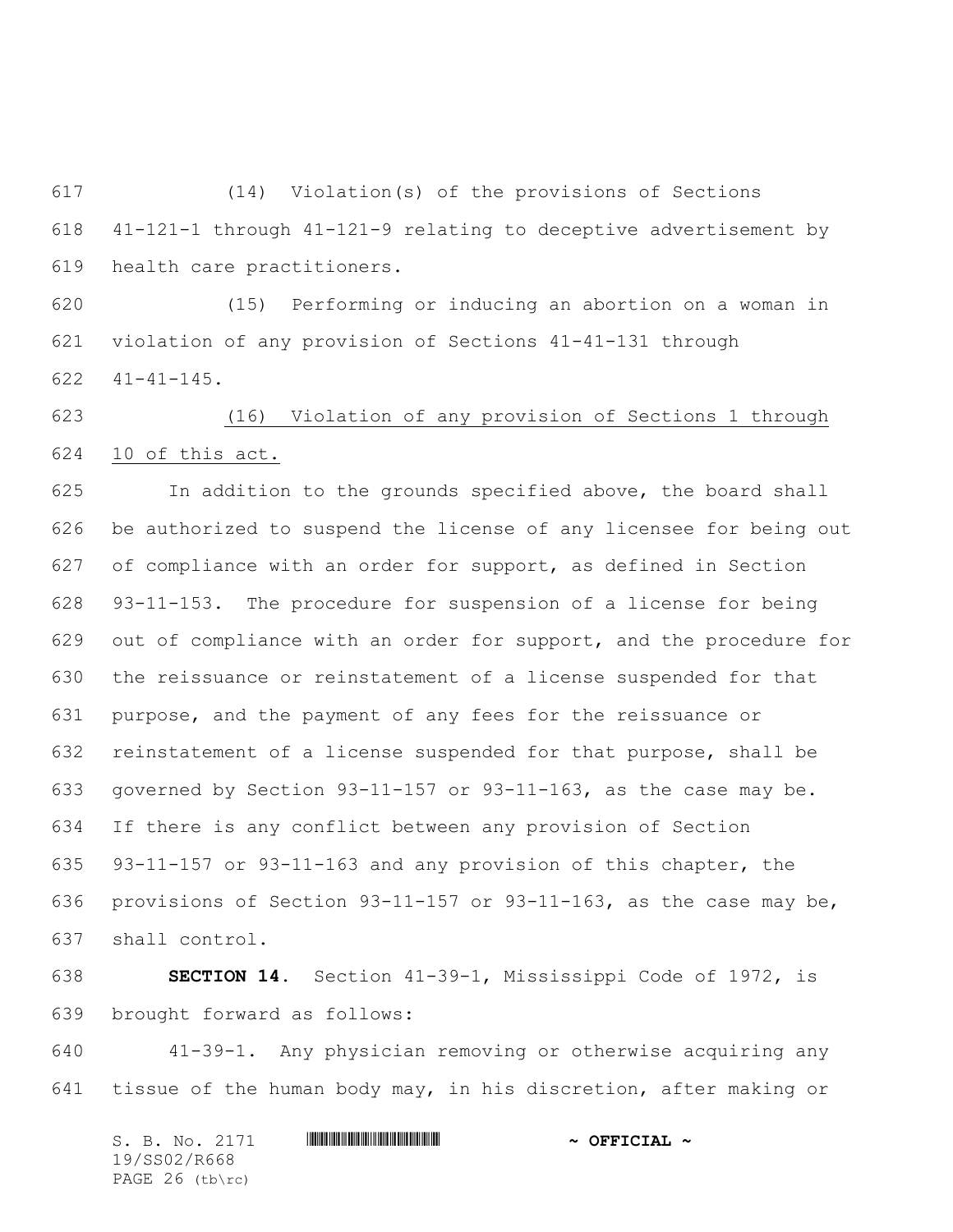causing to be made such scientific examination of the same as he may deem appropriate or as may be required by law, custom or rules and regulations of the hospital or other institution in which the tissue may have been removed or acquired, authorize disposition of the same by incineration, cremation, burial or other sanitary method approved by the State Board of Health, unless he shall have been furnished prior to removal or acquisition of the tissue, or at any time prior to its disposal, a written request that the same be delivered to the patient or someone in his behalf or, if death has occurred, to the person claiming the dead body for burial or cremation. No such tissue shall be delivered, however, except as may be permitted by rules and regulations of the State Board of Health. Any hospital or other institution acquiring possession of any such tissue, and not having written instructions to the contrary from the attending physician, the patient or the person claiming a dead body for burial or cremation, or someone in their behalf, may immediately dispose of the same as hereinabove provided.

 However, no external member of the human body may be so disposed of within forty-eight (48) hours of its removal or acquisition unless consent thereto be obtained in writing from the patient or the person authorizing the medical or surgical treatment of the patient, and no dead foetus shall be so disposed of within the same period of time unless consent thereto be obtained in writing from the mother of the dead foetus or her

S. B. No. 2171 **\*\*\* A SEPTICIAL \*\*\* \*\*\* OFFICIAL \*\*** 19/SS02/R668 PAGE 27 (tb\rc)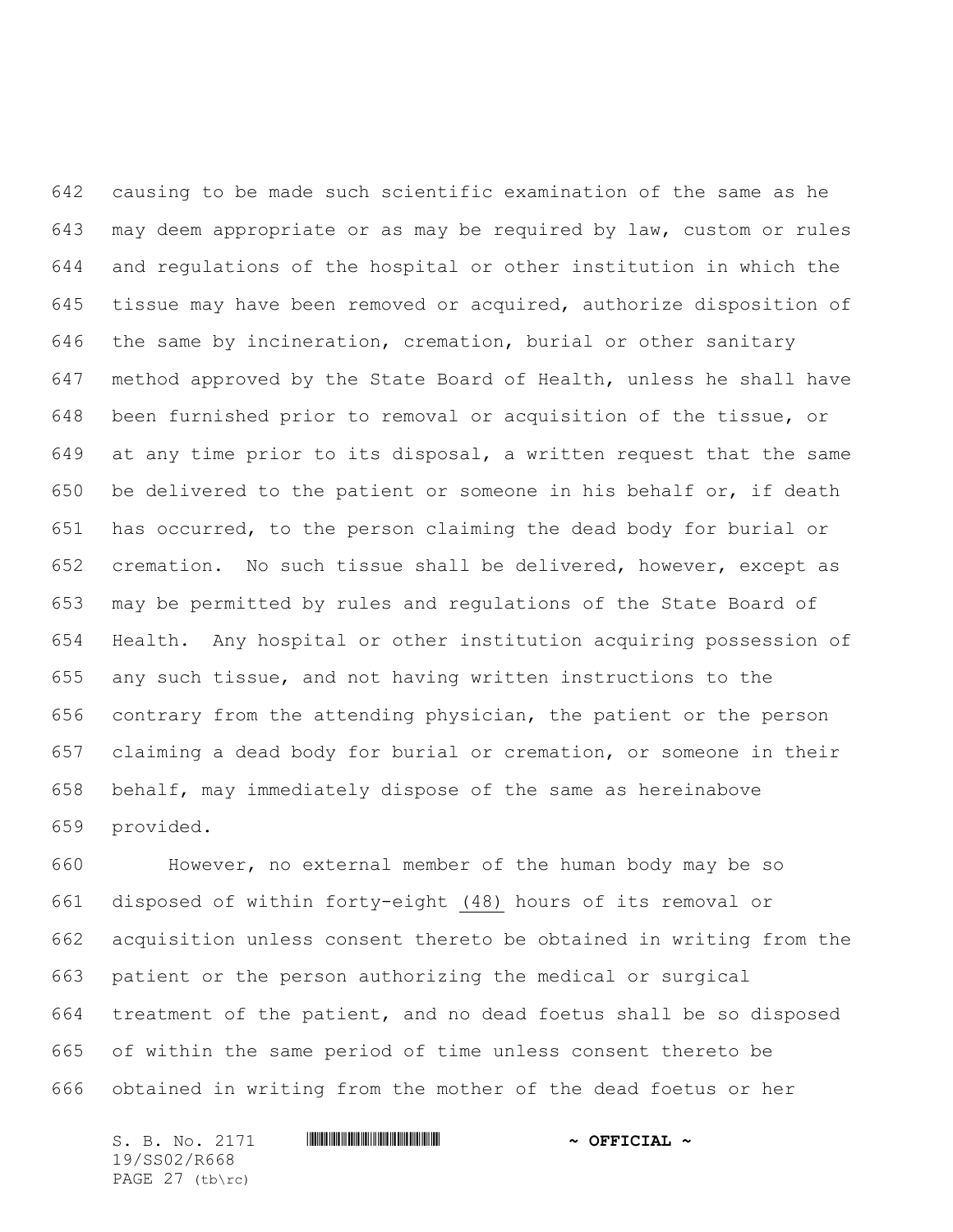spouse. For the purposes of this section, an external member of the human body is defined as an arm or one or more joints thereof, a hand, a finger or one or more joints thereof, a leg or one or more joints thereof, a foot, a toe or one or more joints thereof, an ear or the greater part thereof, or the nose or the greater part thereof. For the purposes of this section and the succeeding section, a dead foetus is defined as a product of human conception, exclusive of its placenta or connective tissue, which has suffered death prior to its complete expulsion or extraction from the mother, as established by the fact that after such expulsion or extraction the foetus does not breathe or show any other evidence of life such as beating of the heart, pulsation of the umbilical cord, or definite movement of voluntary muscles.

 **SECTION 15.** Section 41-39-3, Mississippi Code of 1972, is brought forward as follows:

 41-39-3. The State Board of Health may provide by rules and regulations for the disposition of any dead foetus acquired by any hospital or by any midwife or person acting as a midwife, such disposition to be in a manner consistent with the provisions of Section 41-39-1 except that the waiting period for such disposition may be waived.

 **SECTION 16.** Section 41-39-5, Mississippi Code of 1972, is brought forward as follows:

 41-39-5. Any physician, hospital, funeral director, embalmer, coroner or other person acquiring possession of a dead

S. B. No. 2171 **\*\*\* A SEPTICIAL \*\*\* \*\*\* OFFICIAL \*\*** 19/SS02/R668 PAGE 28 (tb\rc)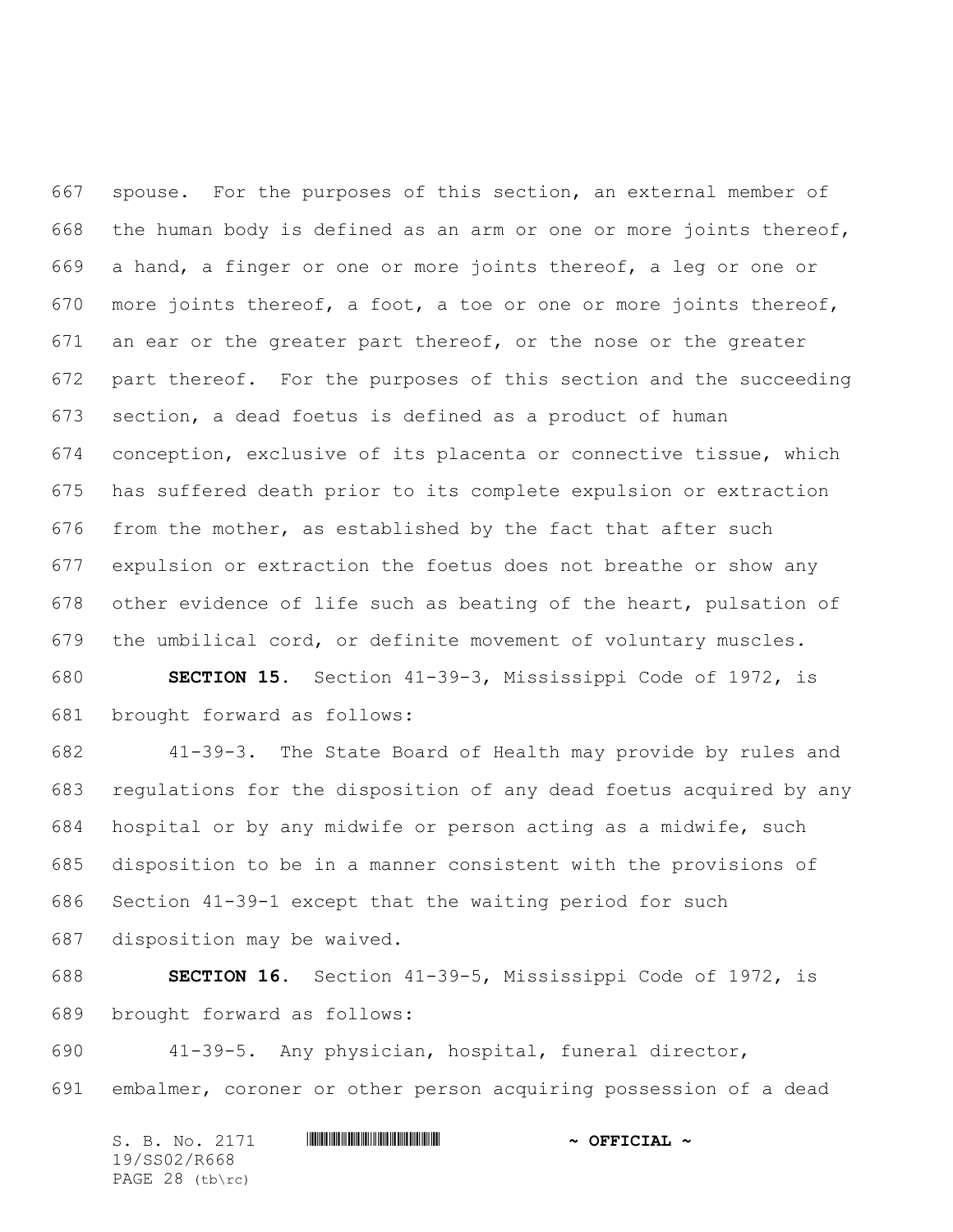human body or portion thereof which is not claimed for burial or cremation within forty-eight (48) hours of its acquisition shall give written notice thereof to the board of supervisors, or a member thereof, of the county in which the dead body or portion thereof is located, furnishing such identification of the decedent as may be available. The board of supervisors or the coroner shall make reasonable efforts to notify members of the decedent's family or other known interested persons, and, if the dead body or portion thereof shall not be claimed for burial or cremation by any interested person within five (5) days of the aforementioned written notice, the board of supervisors or coroner shall, as soon as it may think appropriate, authorize and direct the burial or cremation and burial of the residue of such dead body or portion thereof. In its discretion and where otherwise permitted to do so by law, the board of supervisors may direct the disposition of the dead body or portion thereof as provided by Section 41-39-7. The reasonable expense of such burial or cremation and burial of the residue of a dead body shall be borne by the estate of the decedent or of any person liable at law for the necessities of the decedent during his lifetime or, if they are unable to pay the 712 same, by the county of residence or settlement of the decedent, if known, and, if not known, by the county in which the dead body or portion thereof is located.

 If the person having possession of such dead human body or portion thereof shall have no available means of preserving the

S. B. No. 2171 \*SS02/R668\* **~ OFFICIAL ~** 19/SS02/R668 PAGE 29 (tb\rc)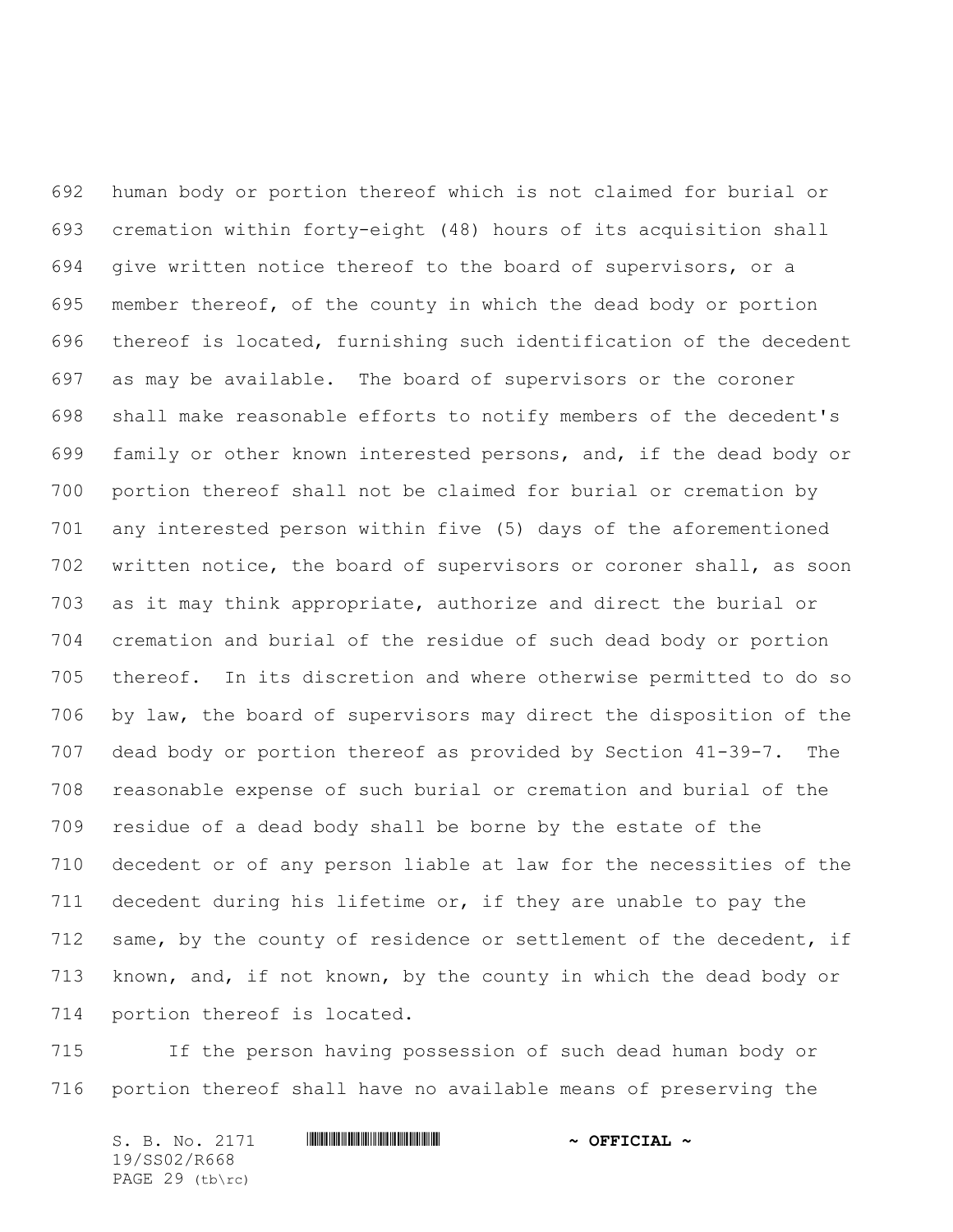same and shall so notify the board of supervisors, or a member 718 thereof, of the county in which the dead body or portion thereof is located, it shall be the duty of the board of supervisors to make arrangements for the preservation of the same until burial or cremation and burial of the residue of the dead body as hereinabove provided, and the expense of such preservation shall be borne as hereinabove provided with respect to the expense of burial or cremation.

 No county funds may be expended in excess of the amount budgeted for the purposes of this section without the prior approval of the board of supervisors of the county.

 **SECTION 17.** Section 41-39-7, Mississippi Code of 1972, is brought forward as follows:

 41-39-7. Upon the request of the Secretary of the State Board of Health, the authorities in charge of the hospitals supported either wholly or partly by state funds are authorized and directed to deliver any body of any person, except the bodies of persons with mental illness and persons with an intellectual disability, dying in any of those hospitals to the duly authorized representatives of the state university or any medical college or any accredited mortuary science program in any junior college in this state, giving the state university preference in the event there is an insufficiency in dissecting material for the use of all hospitals for anatomical purposes. This applies to the remains of any person, except persons with mental illness and

S. B. No. 2171 **\*\*\* A SEPTICIAL \*\*\* \*\*\* OFFICIAL \*\*** 19/SS02/R668 PAGE 30 (tb\rc)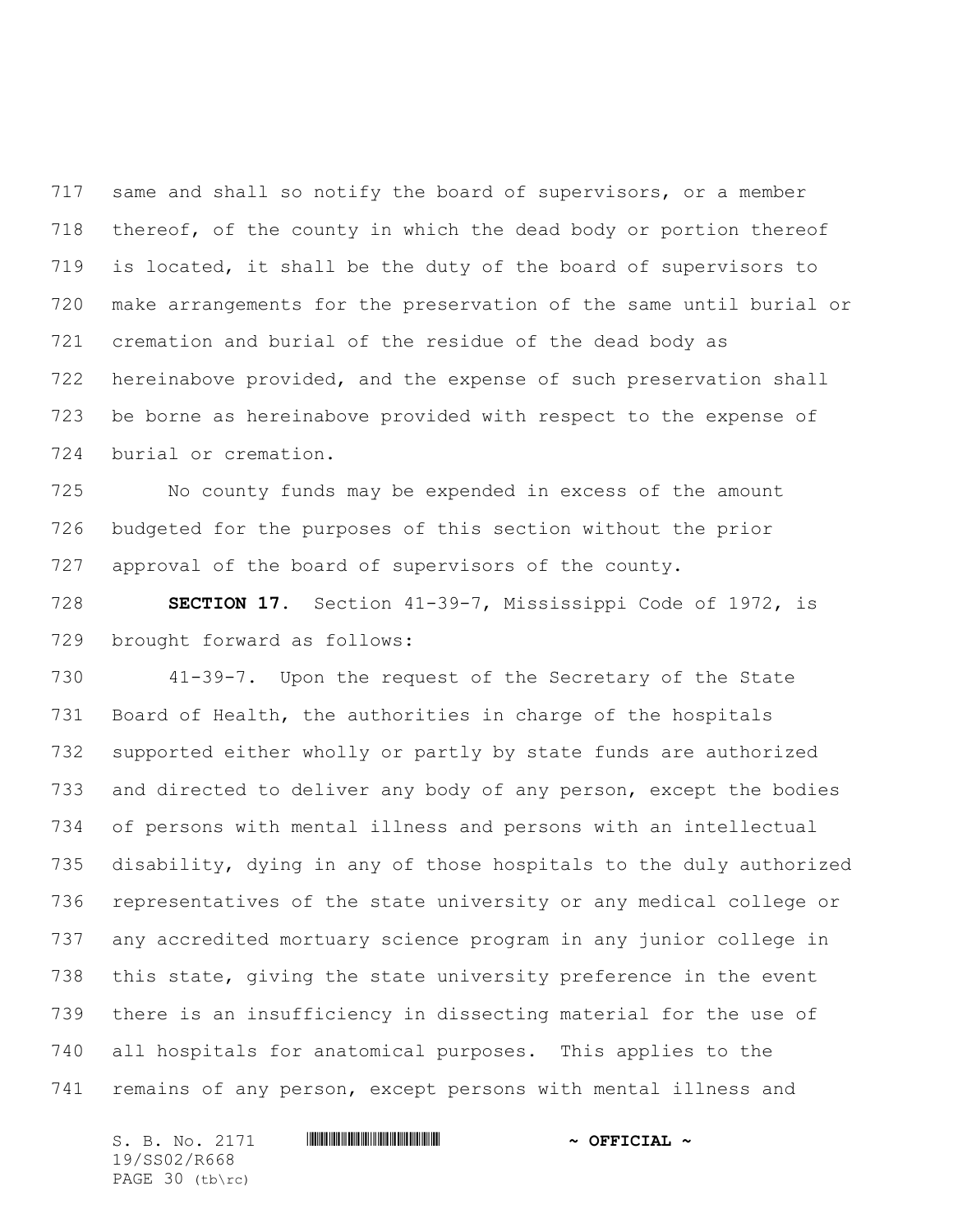persons with an intellectual disability, who dies in any of those hospitals, when the body is not, within a reasonable time after death, claimed for burial by some fraternal order, or by some person related to the deceased by blood or marriage, or by some friend. The State Board of Health shall have authority to adopt regulations for the proper burial of those persons with mental illness and persons with an intellectual disability. However, the human remains of any unknown person who is a traveler dying suddenly shall not be so delivered or used for anatomical purposes. Any human remains, so delivered, shall be properly and decently removed from the hospital, at the expense of the party to whom the same may be delivered, and shall be transported under such regulations as the State Board of Health may prescribe, and after use for strictly necessary medical study, in the medical department of the university, or in any medical college, or in any accredited mortuary science program in any junior college in this state, as the case may be, the body shall be decently interred or may be cremated and the residue interred at the expense of the party using the same. The State Board of Health shall have authority to regulate and restrict the use of dead bodies used for the above purposes. The authorities of the hospitals, the Secretary of the State Board of Health, and the authorities of the university, any medical college and any accredited mortuary science program in any junior college in this state, shall each cause a record to be kept of each body used and disposed of, under

S. B. No. 2171 \*SS02/R668\* **~ OFFICIAL ~** 19/SS02/R668 PAGE 31 (tb\rc)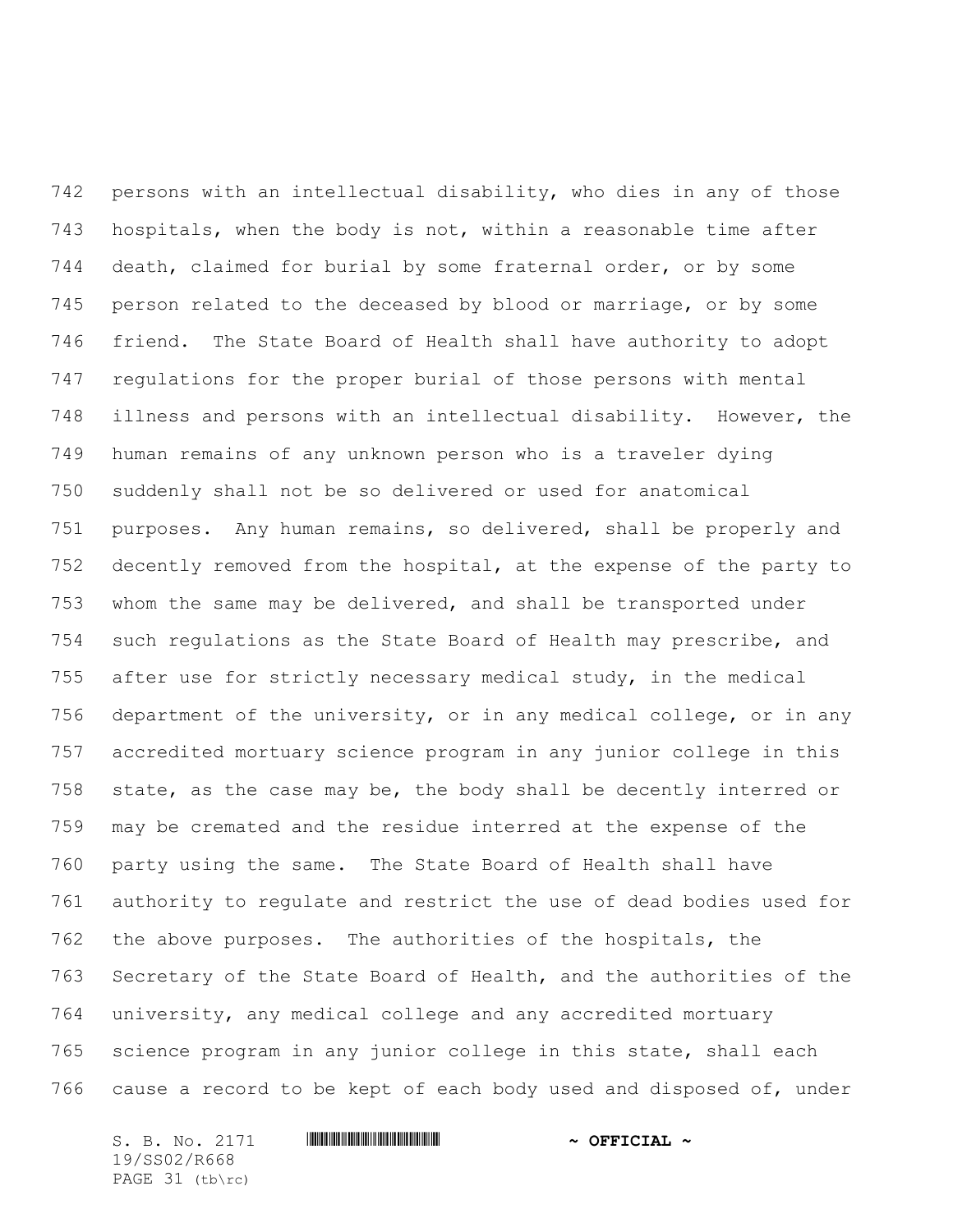the provisions of this section, and such records shall be subject to inspection of any member of the State Board of Health at any time.

 **SECTION 18.** Section 41-57-31, Mississippi Code of 1972, is amended as follows:

 41-57-31. (1) As used in this section, the following terms shall be defined as provided in this section, unless the context otherwise requires:

 (a) "Certificate of birth resulting in stillbirth" means a birth certificate issued to record and memorialize the birth of a stillborn child.

 (b) "Stillbirth" or "stillborn" means an unintended, intrauterine fetal death occurring in this state after a gestational age of not less than twenty (20) completed weeks.

 (c) "Certificate of fetal death" means a death certificate issued to record and memorialize the death of a fetus. (d) "Fetal death" has the meaning ascribed in Section 3

of this act.

 (2) For any stillborn child in this state, the Bureau of Vital Statistics shall issue a certificate of birth resulting in stillbirth upon the request of a parent named on the death certificate, within sixty (60) days of the date of the request. A parent may request the Bureau of Vital Statistics to issue a certificate of birth resulting in stillbirth without regard to whether the death occurred on, before, or after July 1, 2007, and

S. B. No. 2171 \*SS02/R668\* **~ OFFICIAL ~** 19/SS02/R668 PAGE 32 (tb\rc)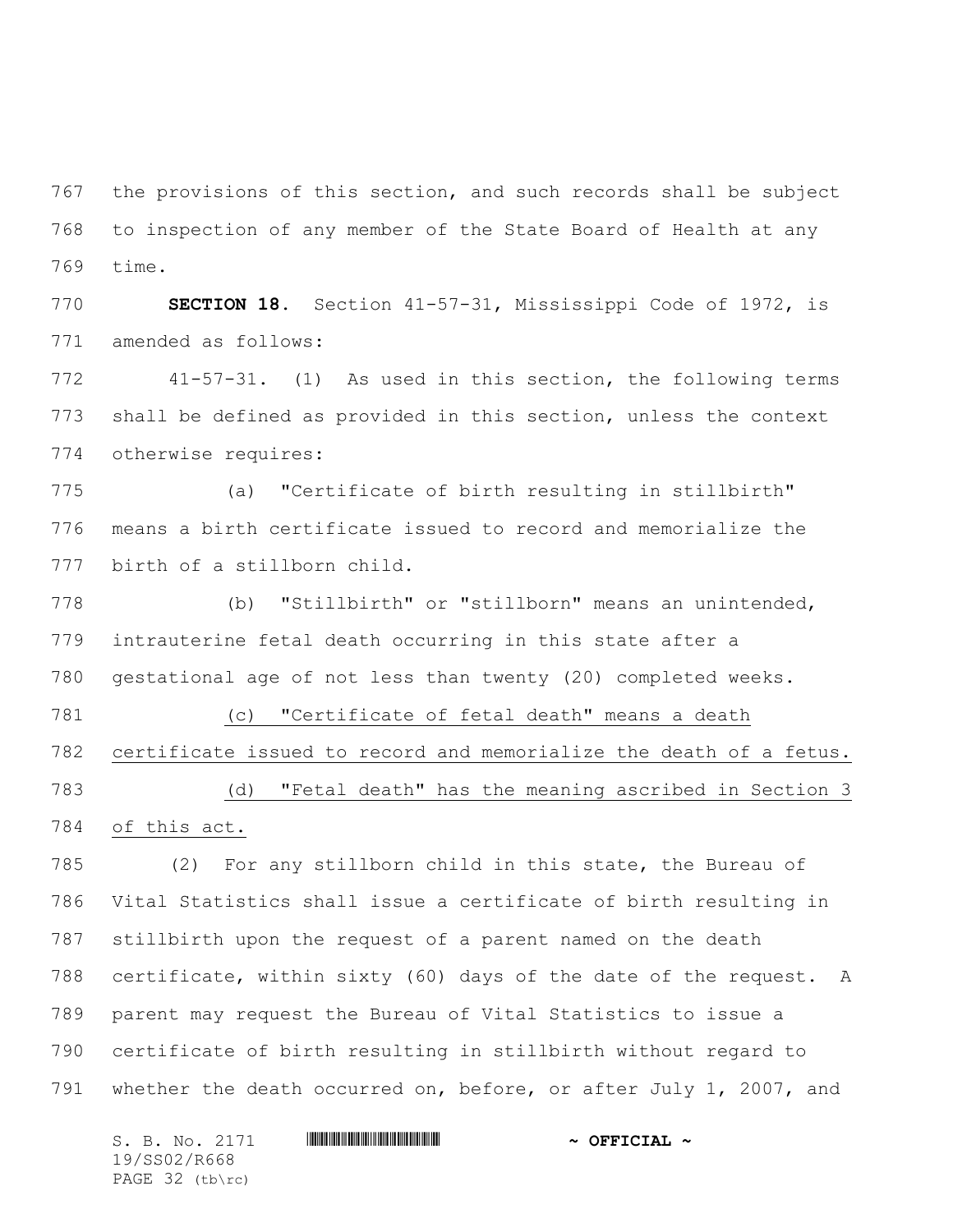without regard to the date on which the death certificate was issued.

 (3) The person who is required to file a death certificate under this chapter shall advise the parent or parents of a stillborn child:

797 (a) That a parent may, but is not required to, request the preparation of a certificate of birth resulting in stillbirth;

 (b) That a parent may obtain a certificate of birth resulting in stillbirth by contacting the Bureau of Vital Statistics to request the certificate and paying the required fee; and

 (c) How a parent may contact the Bureau of Vital Statistics to request a certificate of birth resulting in stillbirth.

 (4) A parent may provide a name for a stillborn child on the request for a certificate of birth resulting in stillbirth. The name of the stillborn child provided on or later added by amendment to the certificate shall be the same name as placed on the original or amended death certificate. If the requesting parent does not wish to provide a name, the Bureau of Vital Statistics shall fill in the certificate with the name "baby boy" or "baby girl" and the last name of the parent.

 (5) Not later than September 1, 2007, the State Department of Health shall prescribe the form and content of a certificate of birth resulting in stillbirth and shall specify the information

S. B. No. 2171 **\*\*\* A SEPTICIAL \*\*\* \*\*\* OFFICIAL \*\*** 19/SS02/R668 PAGE 33 (tb\rc)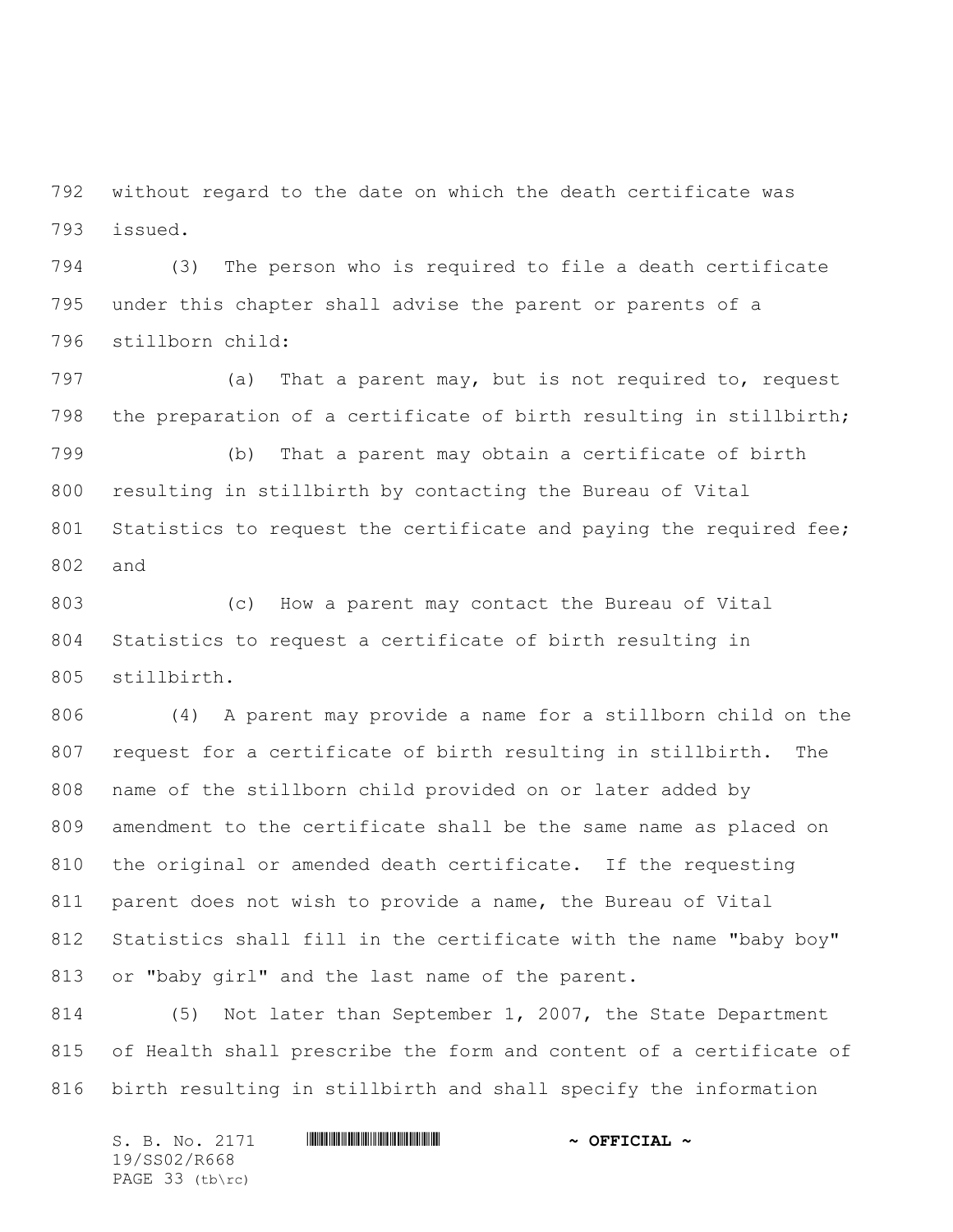necessary to prepare the certificate. In addition to any other information required to be on the certificate, the certificate shall include:

820 (a) The date of the stillbirth;

821 (b) The county in which the stillbirth occurred; (c) The state file number of the corresponding death certificate; and

 (d) The following statement: "This certificate is not proof of live birth."

 (6) Upon issuance of a certificate of birth resulting in stillbirth to a parent, the Bureau of Vital Statistics shall file an exact copy of the certificate with the local registrar of the registration district in which the stillbirth occurred. The local registrar shall file the certificate of birth resulting in 831 stillbirth with the death certificate.

 (7) The Bureau of Vital Statistics may not use a certificate of birth resulting in stillbirth to calculate live birth statistics.

 (8) The Bureau of Vital Statistics shall issue a certificate of fetal death upon the request of the mother for a fetal death occurring on or after January 1, 2019.

 ( **\* \* \***9) The State Board of Health may adopt any rules or regulations necessary to administer this section.

 **SECTION 19.** Section 41-61-53, Mississippi Code of 1972, is amended as follows:

S. B. No. 2171 \*SS02/R668\* **~ OFFICIAL ~** 19/SS02/R668 PAGE 34 (tb\rc)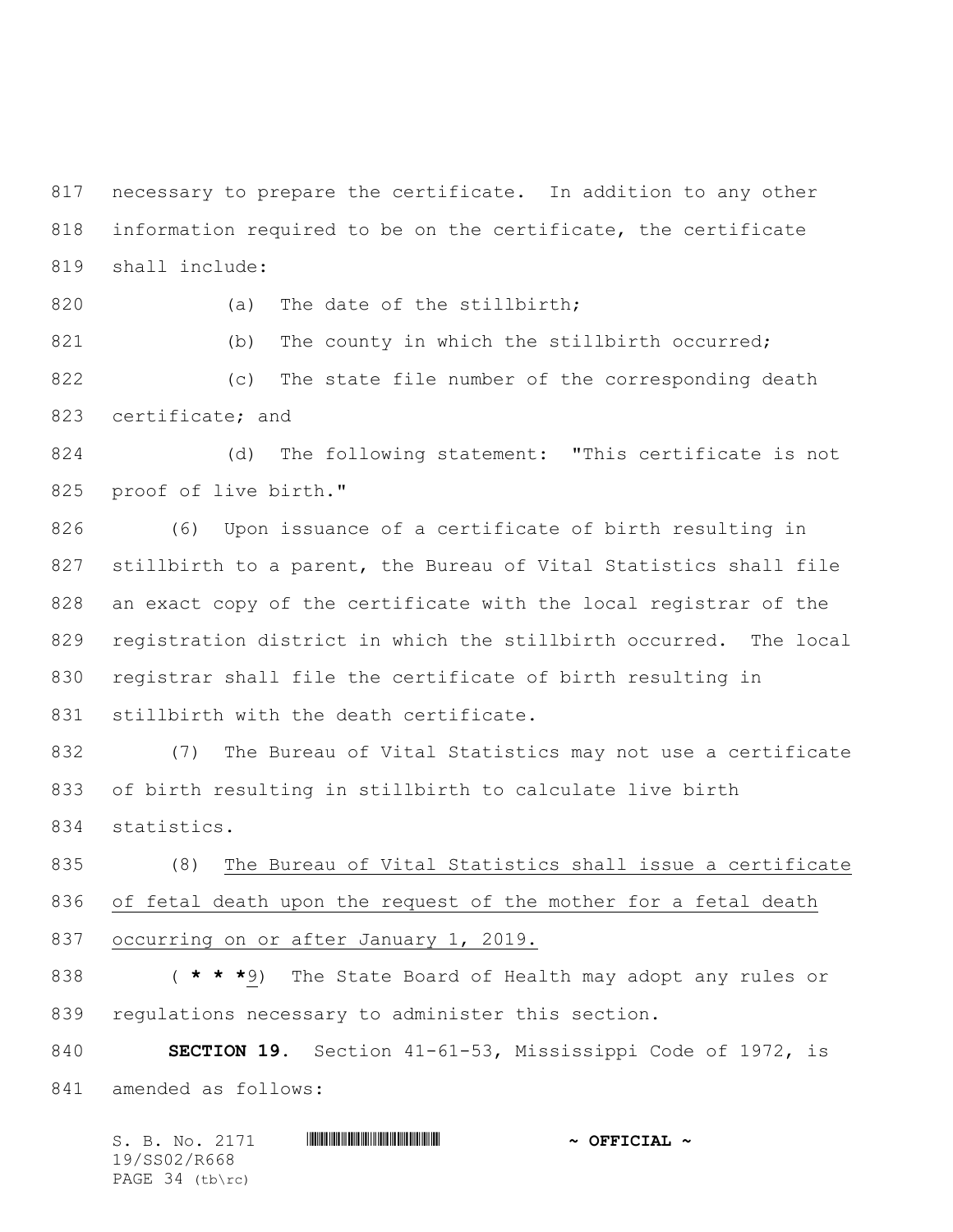41-61-53. For the purposes of Sections 41-61-51 through 41-61-79, the following definitions shall apply:

 (a) "Certification of death" means signing the death certificate.

 (b) "Coroner" means the elected county official provided for in Sections 19-21-101 through 19-21-107.

 (c) "County medical examiner investigator" means a nonphysician trained and appointed to investigate and certify deaths affecting the public interest.

 (d) "County medical examiner" means a licensed physician appointed to investigate and certify deaths affecting the public interest.

 (e) "Death affecting the public interest" means any 855 death of a human being where the circumstances are sudden, unexpected, violent, suspicious or unattended.

 (f) "Medical examiner" means the State Medical Examiner, county medical examiners and county medical examiner investigators collectively, unless otherwise specified.

 (g) "Pronouncement of death" means the statement of opinion that life has ceased for an individual.

 (h) "State medical examiner" means the board certified forensic pathologist/physician appointed by the Commissioner of Public Safety pursuant to Section 41-61-55 to investigate and certify deaths that affect the public interest.

S. B. No. 2171 \*SS02/R668\* **~ OFFICIAL ~** 19/SS02/R668 PAGE 35 (tb\rc)